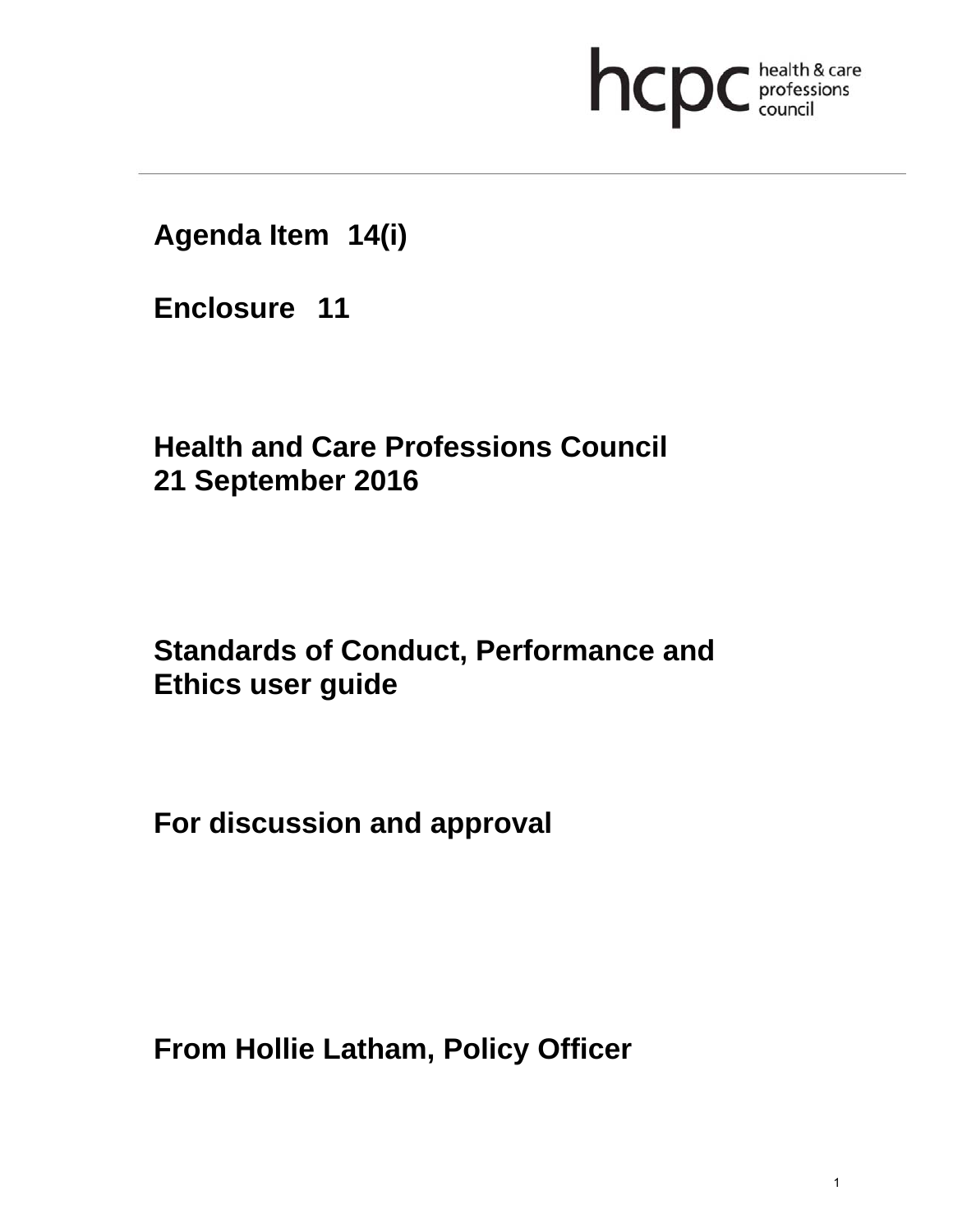## Council, 21 September 2016

New publication for service users – 'What should you expect from your health and care professional?'

**INCID** C professions

Executive summary and recommendations

#### **Introduction**

The HCPC recently published revised standards of conduct, performance and ethics. Following on from this we have produced a new guide for service users to provide information on the HCPC and what they should expect from the professionals we regulate.

In developing the guide, we commissioned research with service users and engaged with service user representative groups to help inform the style and content of the guide. This included an online 'bulletin board' and a small workshop.

The enclosed paper outlines the purpose of the proposed guide, provides a distribution plan and highlights in more detail the research that was undertaken to support development of the guide and when we expect to publish it.

This is a joint paper between the policy and communications departments.

#### **Decision**

The Council is invited to discuss and agree the text of the publication, subject to formal legal scrutiny and 'Plain English' editing.

#### **Background information**

- The revised standards of conduct, performance and ethics published in January 2016 (http://www.hcpcuk.org/assets/documents/10004EDFStandardsofconduct,performanceandethi cs.pdf)
- Existing service user leaflet http://www.hcpcuk.org/assets/documents/10003D4BWhoregulateshealthandsocialcareprofess ionals.PDF

#### **Resource implications**

The resource implications associated with producing this publication have been accounted for in the Policy & Standards and Communication department work plans for 2016/17.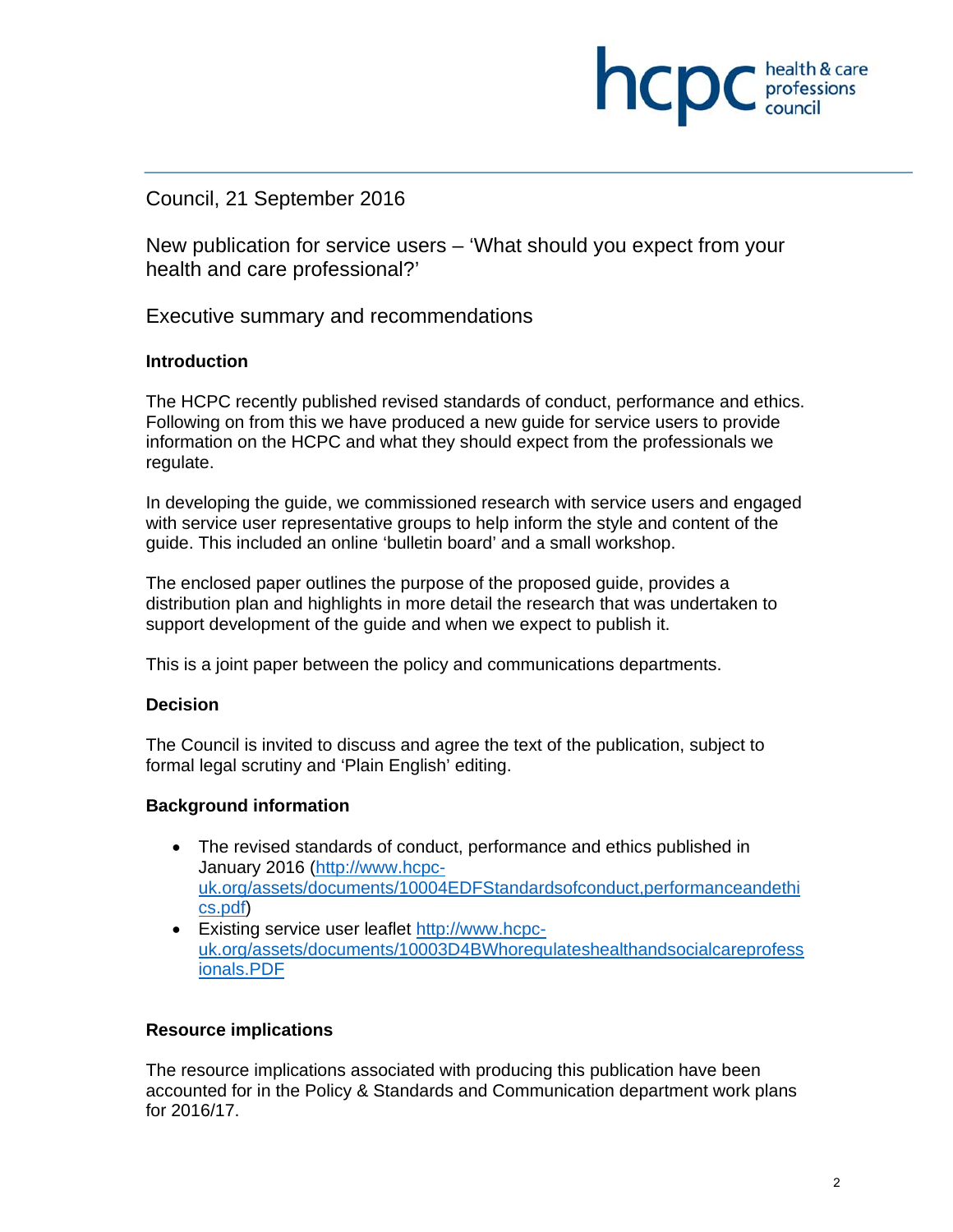### **Financial implications**

The financial implications relating to publication and dissemination of the brochure have been accounted for in the 2016/17 Communication department budget.

### **Appendices**

- Appendix 1: Text of the publication 'What should you expect from your health and care professional?'
- Appendix 2: Report on the findings of stage one research (online bulletin board) from community research.
- Appendix 3: Report on the findings of stage two research (focus group) from community research.
- Appendix 4: Communications department communication and dissemination plan.

### **Date of paper**

9 September 2016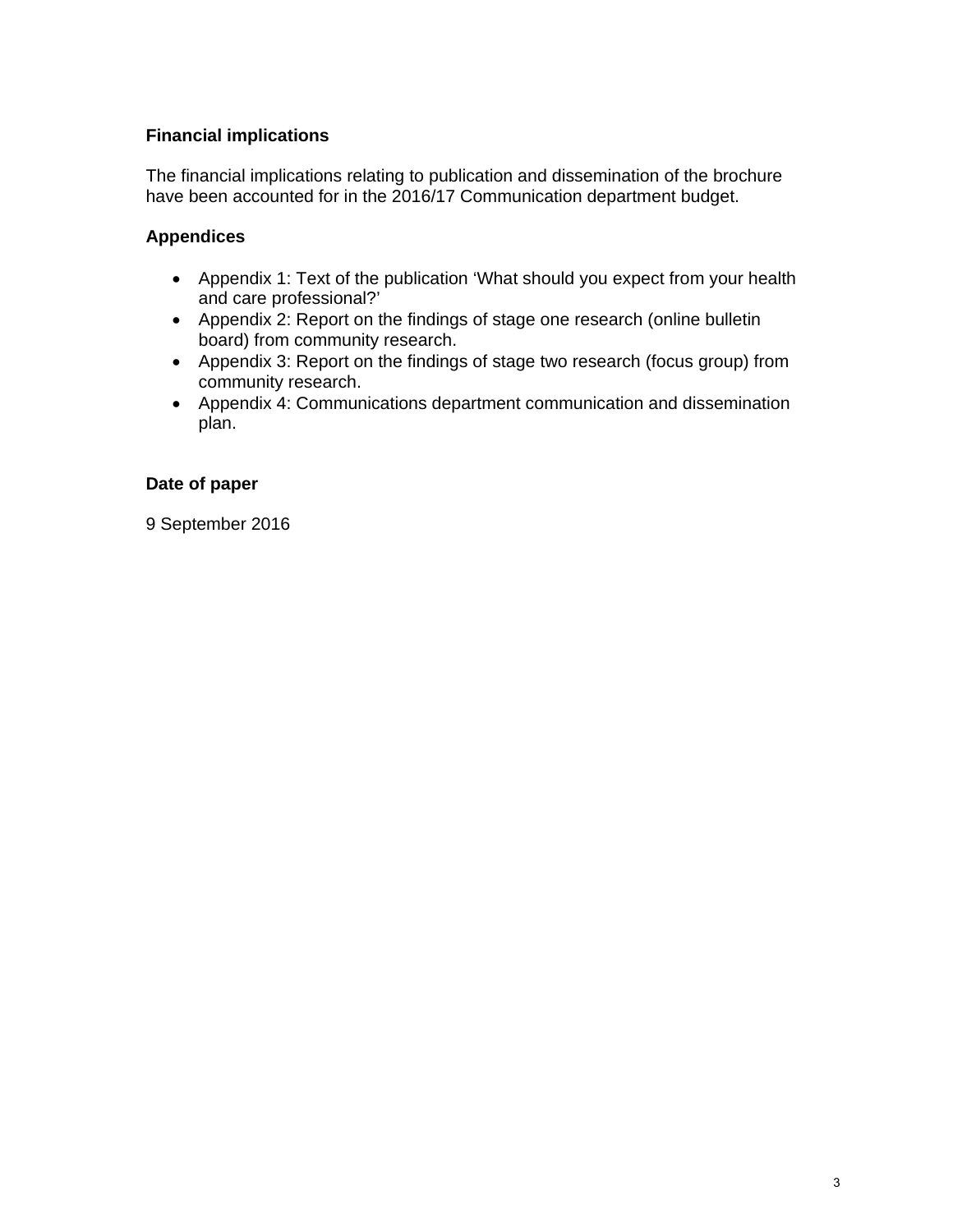

## **New publication for service users – 'What should you expect from your health and care professional?'**

#### **1. Introduction**

- 1.1 We have produced a new guide for service users which is intended to provide information on how they should expect their health and care professional to behave and what options are available if there is a concern that a professional is not meeting our standards.
- 1.2 The new guide will replace the 'Is your health and care professional registered?' leaflet and will continue to be distributed in the ways listed later in this paper.
- 1.3 This paper outlines the background to development of the leaflet and plans for publication. The proposed text of the guide is attached (appendix 1)

#### **2. Background**

- 2.1 We recently updated our standards of conduct, performance and ethics (SCPE), which set out in broad terms the behaviour expected of registrants.
- 2.2 Following on from this, we have produced an accessible guide for service users that draws from the revised standards of conduct, performance and ethics and explains what service users should expect from their registered health and care professional.
- 2.3 The guide will be printed as an eight page leaflet and will replace the current 'Is your health and care professional registered?' leaflet.
- 2.4 The guide will be used in a number of ways in order to engage with service users and will also raise awareness of the role of the HCPC.

#### **3. Developing the guide**

- 3.1 In developing the guide, we commissioned a market research and community engagement company, Community Research, to undertake a two-phased piece of research on our behalf.
- 3.2 The benefits of the two-phased approach were that we could first identify what were the essential elements of the service user guide, and then to review that we had implemented them effectively in the finished draft of the guide.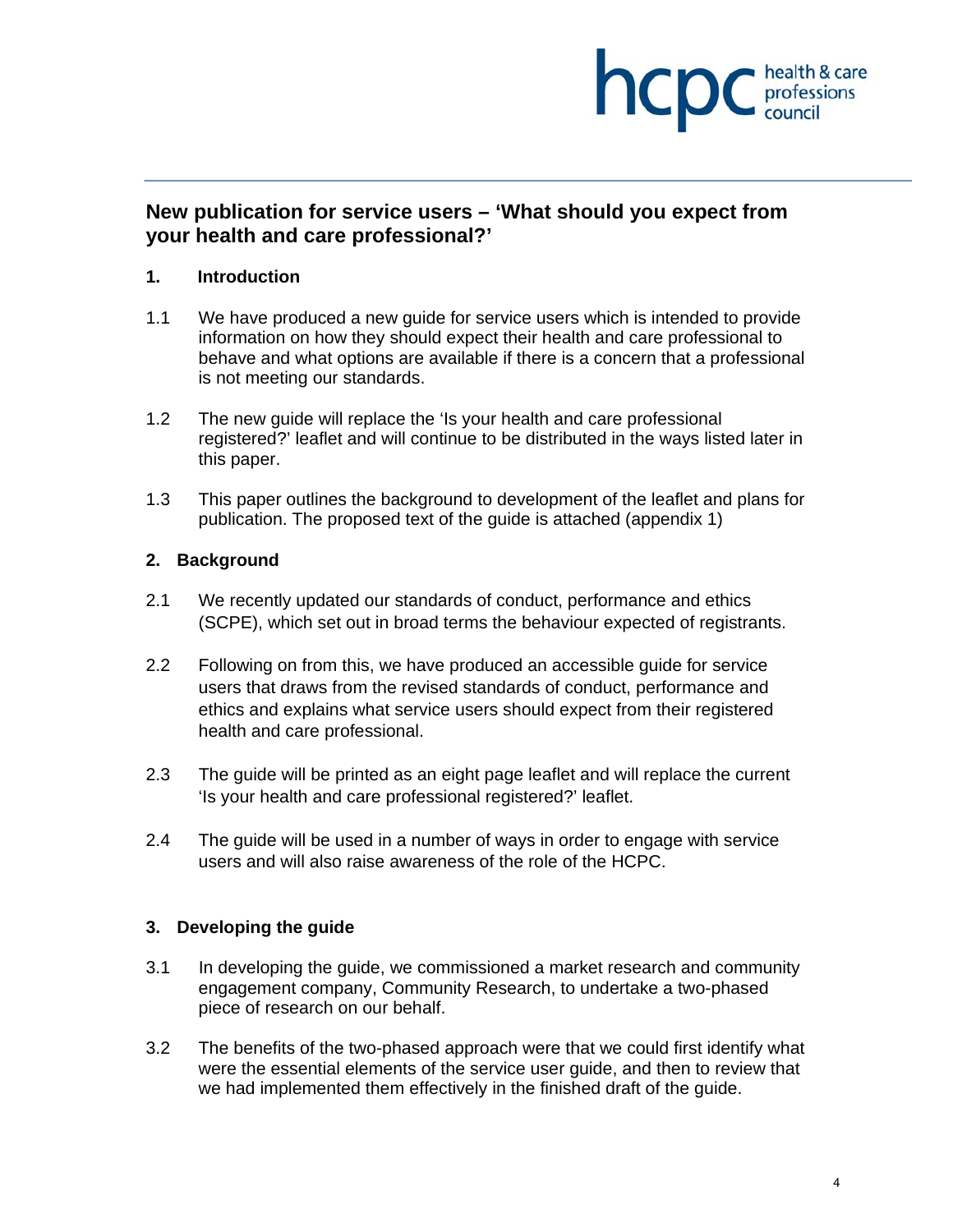- 3.3 The first phase of the research took place in April 2016 and involved twelve service users from across the UK, who had used the services of an HCPCregulated professional in the last six months and represented a mix of gender, age, ethnicity, working status and socio-economic grade.
- 3.4 The participants were posed questions for discussion on an online bulletin board. These began broadly by looking at expectations in terms of the behaviour of health and care professionals, but progressed to specifics around what they would want from a service user guide on these expectations.
- 3.5 We received feedback on length, design and essential content, including which of the revised standards of conduct, performance and ethics should be signposted.
- 3.6 We used the feedback from phase one of the research to draft the version of the service user guide that would be reviewed in phase two.
- 3.7 The second phase took place in July 2016 and again involved twelve service users who met the previous requirements. They were invited to a workshop to provide page by page analysis and discussion of the first draft of the completed service user guide.
- 3.8 We gained some specific feedback on the leaflet which helped develop the final draft of the guide. Key points of this feedback included:
	- wanting the leaflet to be short and concise;
	- including information about organisations that could support service users in raising concerns; and
	- requests for more clarity on the role of the HCPC.
- 3.9 Reports on the findings of the two stages of the research are available as appendices to this paper.
- 3.10 After this phase of the research we also shared the first draft of the leaflet with service user representative organisations for feedback. This feedback was used alongside the feedback from Community Research to aid changes to the proposed guide.

### **4. About the guide**

- 4.1 The service user guide broadly covers the areas included in the new SCPE, focussing on areas of particular importance for service users.
- 4.2 Key sections of the text include:
	- what is the HCPC;
	- what to expect from your health and care professional;
	- what should you do if you are unhappy with your HCPC registered professional;
	- what can the HCPC do; and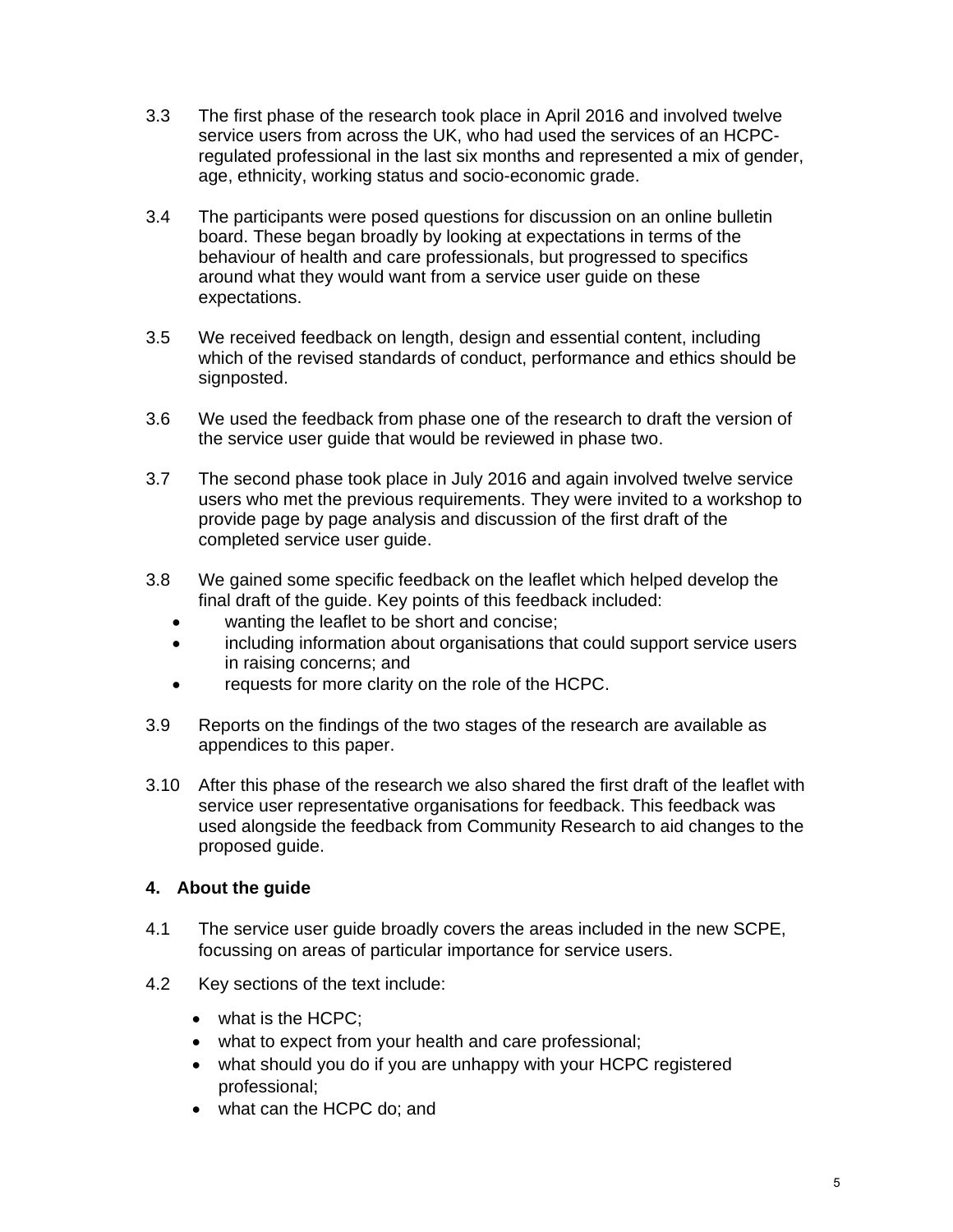- useful contacts.
- 4.3 A draft of the text for the guide is provided at appendix 1.
- 4.4 The Communications Department will work with external suppliers on the design to make the guide accessible and eye-catching. This will include formatting of text and the addition of images and or illustrations.

#### **5 Next steps**

- 5.1 We intend to publish the guide on 1 November 2016.
- 5.2 Before publication, the guide will be reviewed by the Plain English Campaign and a Crystal Mark obtained, ensuring the content is as clear and accessible as possible. We will also look to provide the guide in an Easy Read version as well as a bilingual English / Welsh version. Other alternative formats of the leaflet will be available on request.
- 5.3 The Communications Department have drafted a Communications Plan for the dissemination of the new leaflet.
- 5.4 We will continue to use the distribution methods that we currently use for 'Is your health and care professional registered?' with the new leaflet. These include distribution:
	- as part of our waiting room distribution campaign;
	- through weekly requests for public awareness packs; and
	- at events that we attend.
- 5.5 In 2015–16 we distributed 435,725 'Is your health and care professional registered?' leaflets through the above methods (excluding those given out at events).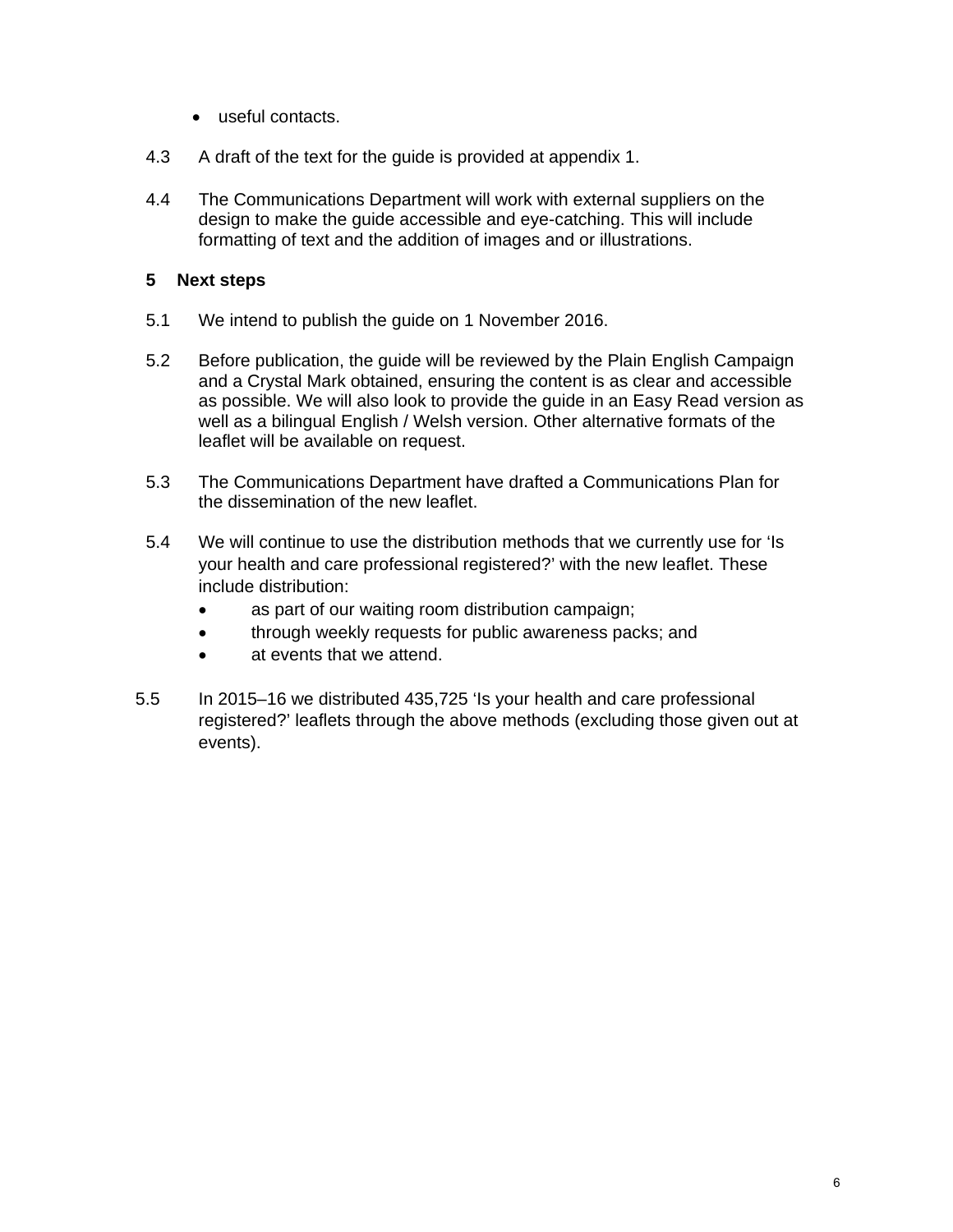# **What should you expect from your health and care professional?**

[Image]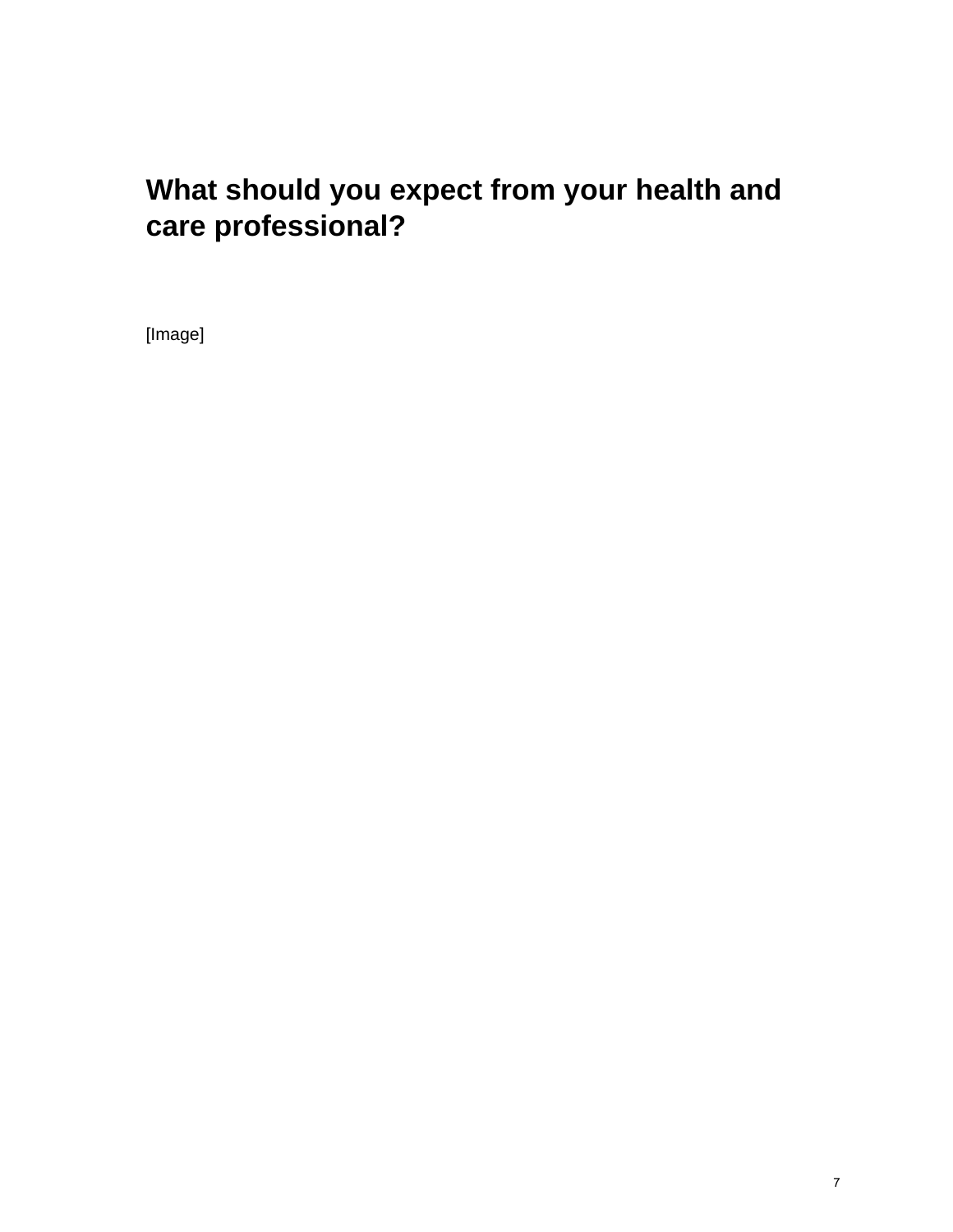## **This is a guide for service users of:**

- Arts therapists
- Biomedical scientists
- Chiropodists / podiatrists
- Clinical scientists
- Dietitians
- Hearing aid dispensers
- Occupational therapists
- Operating department practitioners
- Orthoptists
- Paramedics
- Physiotherapists
- Practitioner psychologists
- Prosthetists / orthotists
- Radiographers
- Social workers in England
- Speech and language therapists

A 'service user' is someone who receives care, treatment or other services from a health and care professional. This could include patients.

## **The health and care professionals listed above must meet the standards set by the Health and Care Professions Council (HCPC).**

To check that someone is on the HCPC Register visit www.hcpc-uk.org/check

Other professionals such as doctors, nurses and dentists are regulated by separate organisations. For a full list of other organisations in the UK which regulate different health and care professionals visit www.hcpc-uk.org/aboutregistration/regulators/healthandcare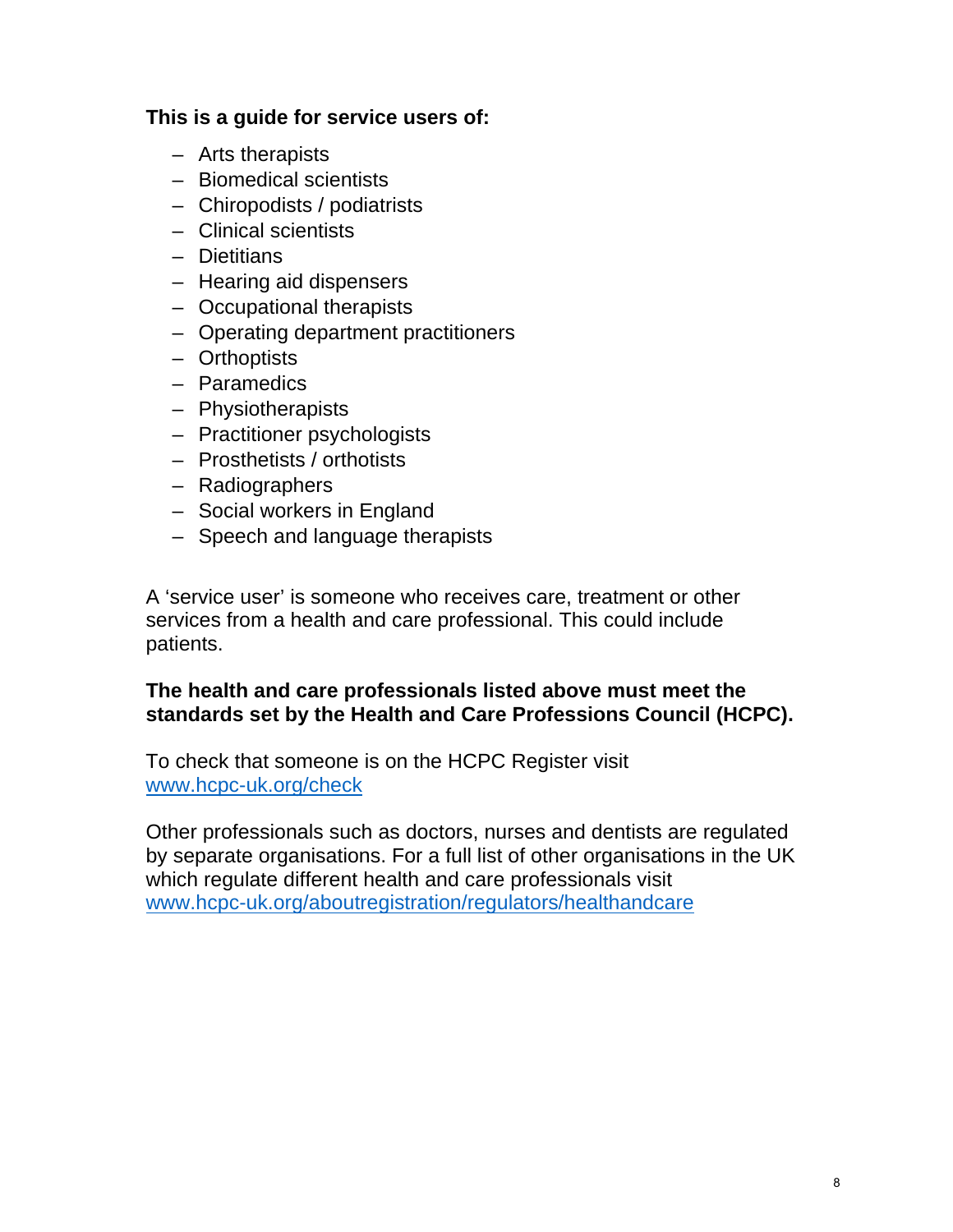This leaflet explains:

- the role of the HCPC;
- what to expect from your health and care professional; and
- what to do if you are unhappy with the care, treatment or other services you receive.

[Image]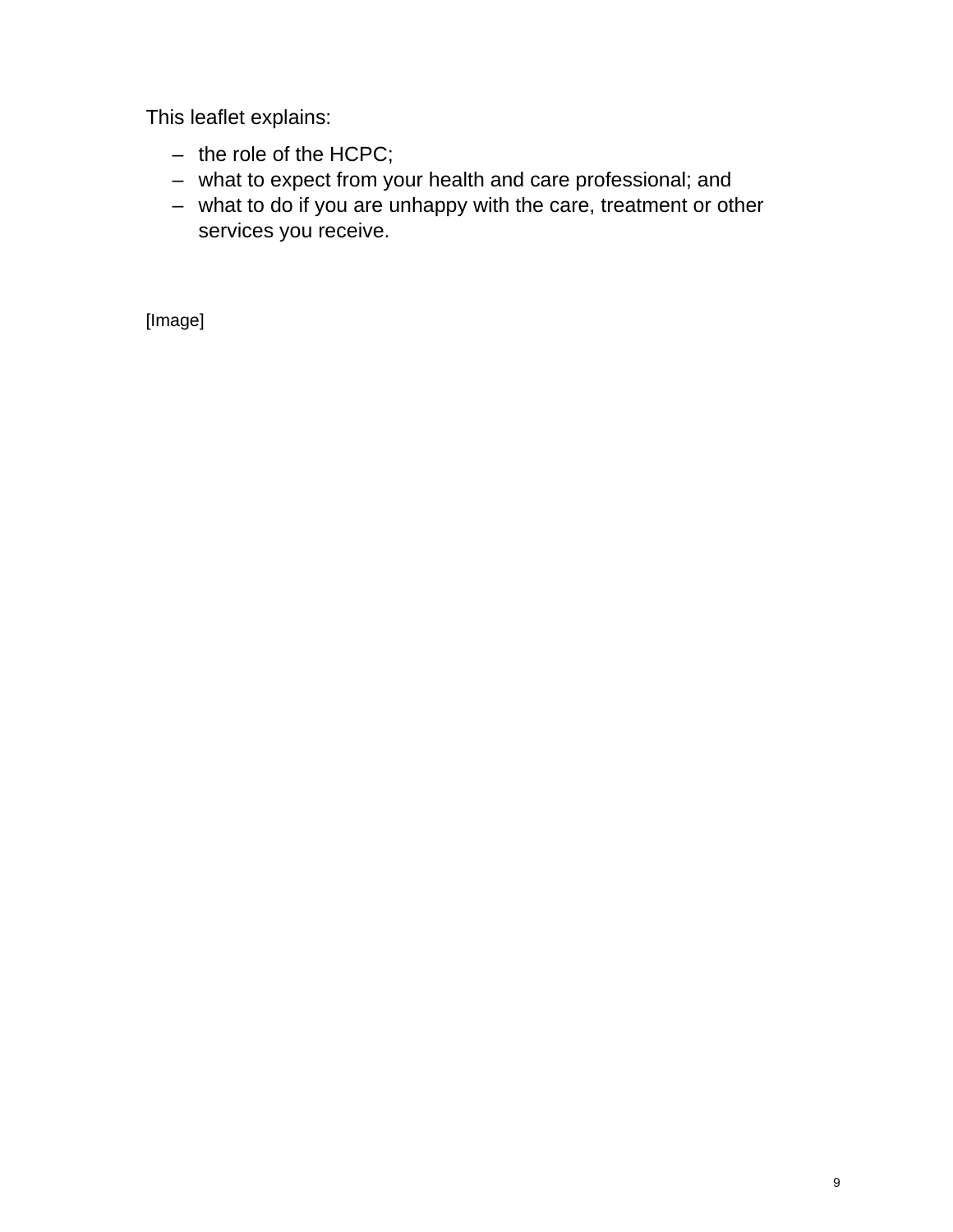## **What is the HCPC?**

Our role is to protect the public.

The HCPC is a regulator of health and care professions in the UK. We regulate the professions listed earlier in this leaflet. By law, people must be registered with us to work in the UK in any of these professions.

We only register people who meet our standards so that they can practise safely and effectively. We check the quality of training courses so that when someone completes one which meets our standards we can register them. We also make sure that someone who has trained outside of the UK has met our standards before we register them.

It is against the law for someone to use a title belonging to one of the professions we regulate unless they are registered with us, or to claim to be registered when they are not.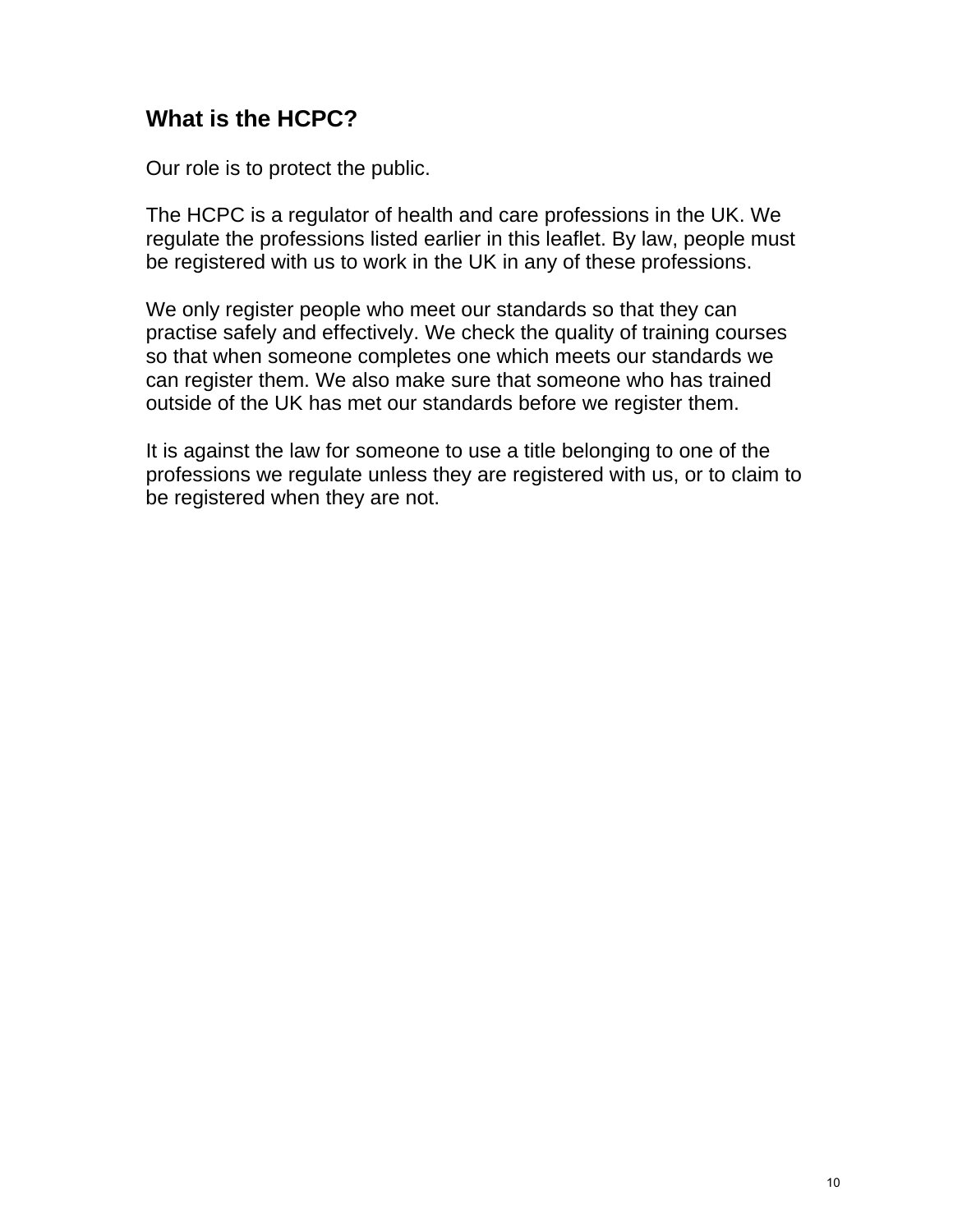## **What to expect from your health and care professional**

All professionals on our Register must treat their service users in a way that meets our standards.

This means doing the following things.

## **Treating you as an individual**

Respecting your needs, wishes and confidentiality; and communicating with you in a way you can understand.

## **Being honest and trustworthy**

Telling you if things go wrong in your care or treatment; doing what they can to put things right; and keeping the relationship professional.

## **Putting your safety first**

Only doing what they know and understand, or referring you to another professional; learning from mistakes; and speaking up if they are concerned about your safety.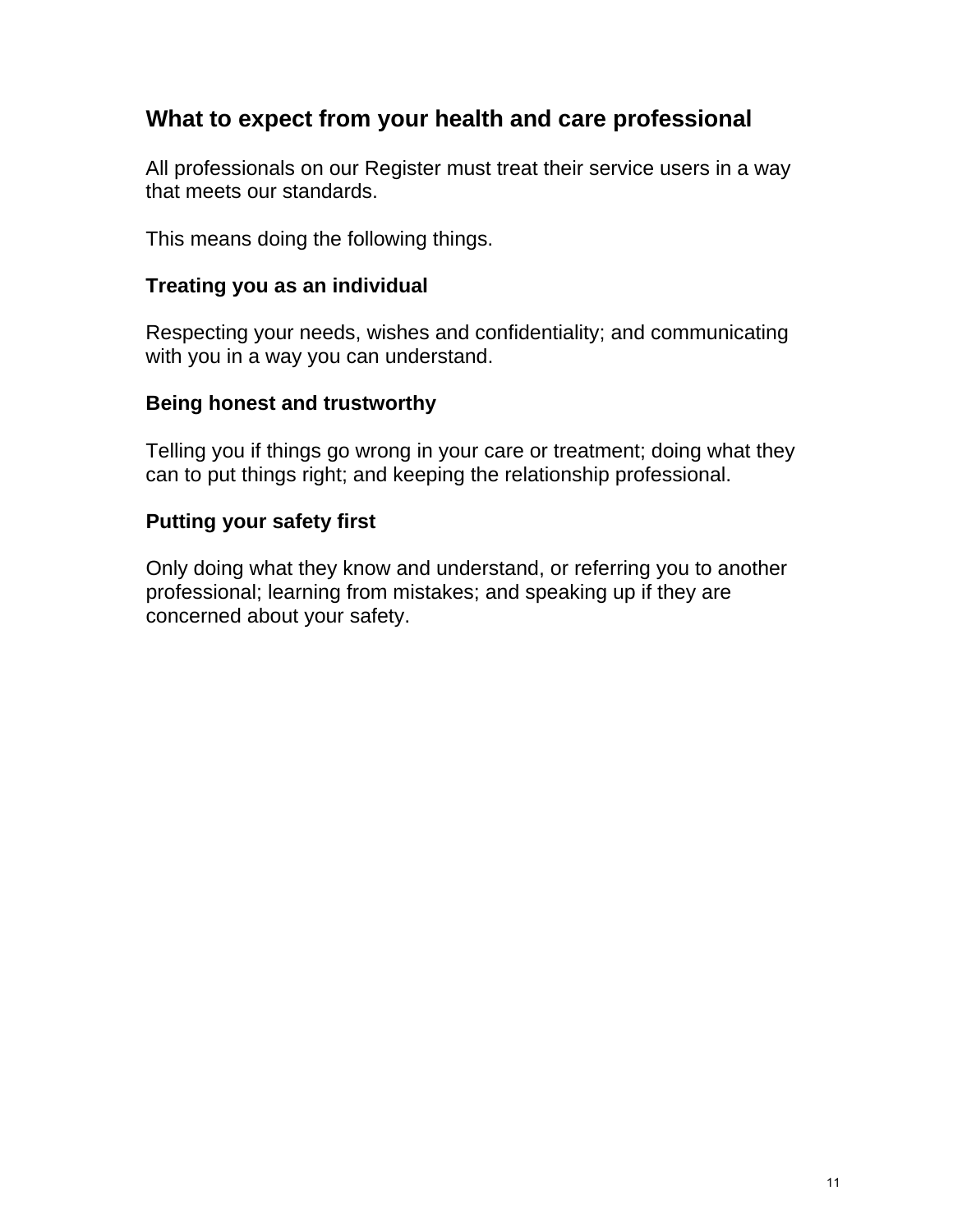## **What should you do if you are unhappy with your HCPC registered professional?**

If you are unhappy with the care or treatment you have received, you can make a complaint to your health and care professional, or the organisation they work for. Speak to them first to see if you can settle the problem. Most issues can be dealt with in this way.

It may be possible for you to gain support in order to make a complaint. If you would like to seek support the 'Other contacts' section at the back of this leaflet provides helpful information.

## **What can the HCPC do?**

The majority of professionals on our Register practise safely and meet our standards. On the rare occasions that something goes wrong, anyone can raise a concern with us. **Our contact information is on the back of this leaflet.** 

We are able to act where there are serious concerns about a health and care professional's practise or behaviour. We consider concerns raised through what we call our 'fitness to practise' process. If we find that an individual has not met our standards we may take action such as requiring a professional to practise in a certain way or to undertake further training. In the most serious cases, we can stop a professional from practising.

You can find information about the types of cases we can consider on our website: www.hcpc-uk.org/complaints/fitnesstopractise/scope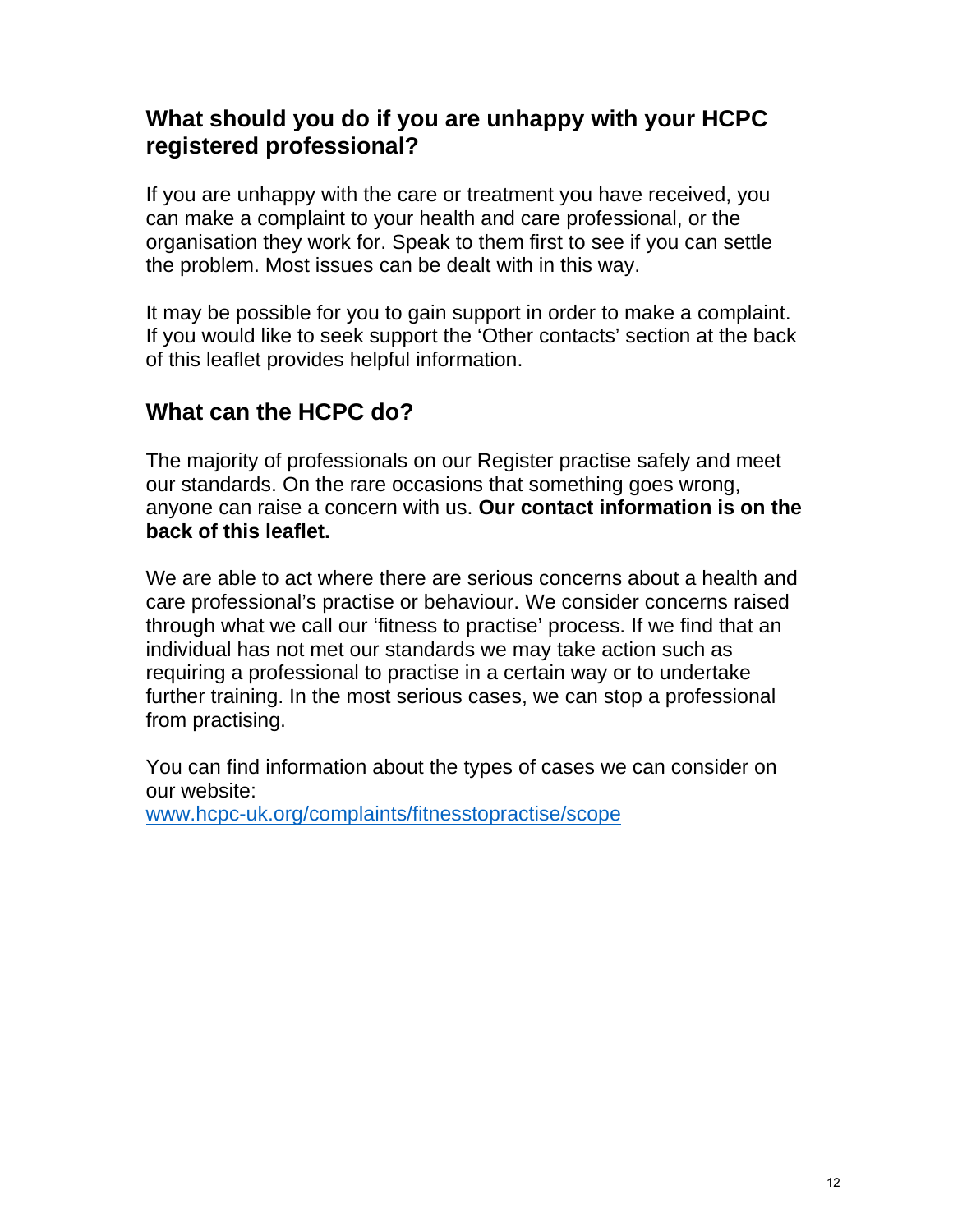## **Other contacts**

The following organisations may be useful for finding advice or support.

| <b>Action Against</b><br>Medical<br><b>Accidents</b>        | A charity for patient safety and justice which<br>provides free and confidential advice following a<br>medical accident. They cover both NHS and private<br>healthcare complaint procedures and can advise<br>on referrals to regulatory bodies or legal action. |  |
|-------------------------------------------------------------|------------------------------------------------------------------------------------------------------------------------------------------------------------------------------------------------------------------------------------------------------------------|--|
|                                                             | Phone: 0845 123 2352                                                                                                                                                                                                                                             |  |
|                                                             | Website: www.avma.org.uk/                                                                                                                                                                                                                                        |  |
| Board of<br>Community<br><b>Health Council in</b>           | This organisation can provide you with free,<br>confidential help if you have a problem or complaint<br>with NHS services in Wales.                                                                                                                              |  |
| Wales                                                       | Phone: 02920 235 558                                                                                                                                                                                                                                             |  |
|                                                             | Website: www.wales.nhs.uk/sitesplus/899/home                                                                                                                                                                                                                     |  |
| Citizens Advice                                             | This service helps people deal with their legal,<br>money and other problems by providing free,<br>independent and confidential advice.                                                                                                                          |  |
|                                                             | Website: www.citizensadvice.org.uk                                                                                                                                                                                                                               |  |
|                                                             | A free, independent and confidential service that<br>can help in making complaints about a National<br>Health Service in England.                                                                                                                                |  |
| <b>NHS Complaints</b><br>Advocacy in<br>England             |                                                                                                                                                                                                                                                                  |  |
|                                                             | Phone: 0300 330 5454                                                                                                                                                                                                                                             |  |
|                                                             | Website: //nhscomplaintsadvocacy.org                                                                                                                                                                                                                             |  |
| Parliamentary<br>and Health<br>Service<br>Ombudsman         | This organisation carries out independent<br>investigations into complaints made about UK<br>government departments and their agencies, and<br>the NHS in England.                                                                                               |  |
|                                                             | Phone: 0345 015 4033                                                                                                                                                                                                                                             |  |
|                                                             | Website: www.ombudsman.org.uk                                                                                                                                                                                                                                    |  |
| Patient and<br><b>Client Council in</b><br>Northern Ireland | This organisation can help you make a complaint<br>about health and social-care services in Northern<br>Ireland.                                                                                                                                                 |  |
|                                                             | Phone: 0800 917 0222                                                                                                                                                                                                                                             |  |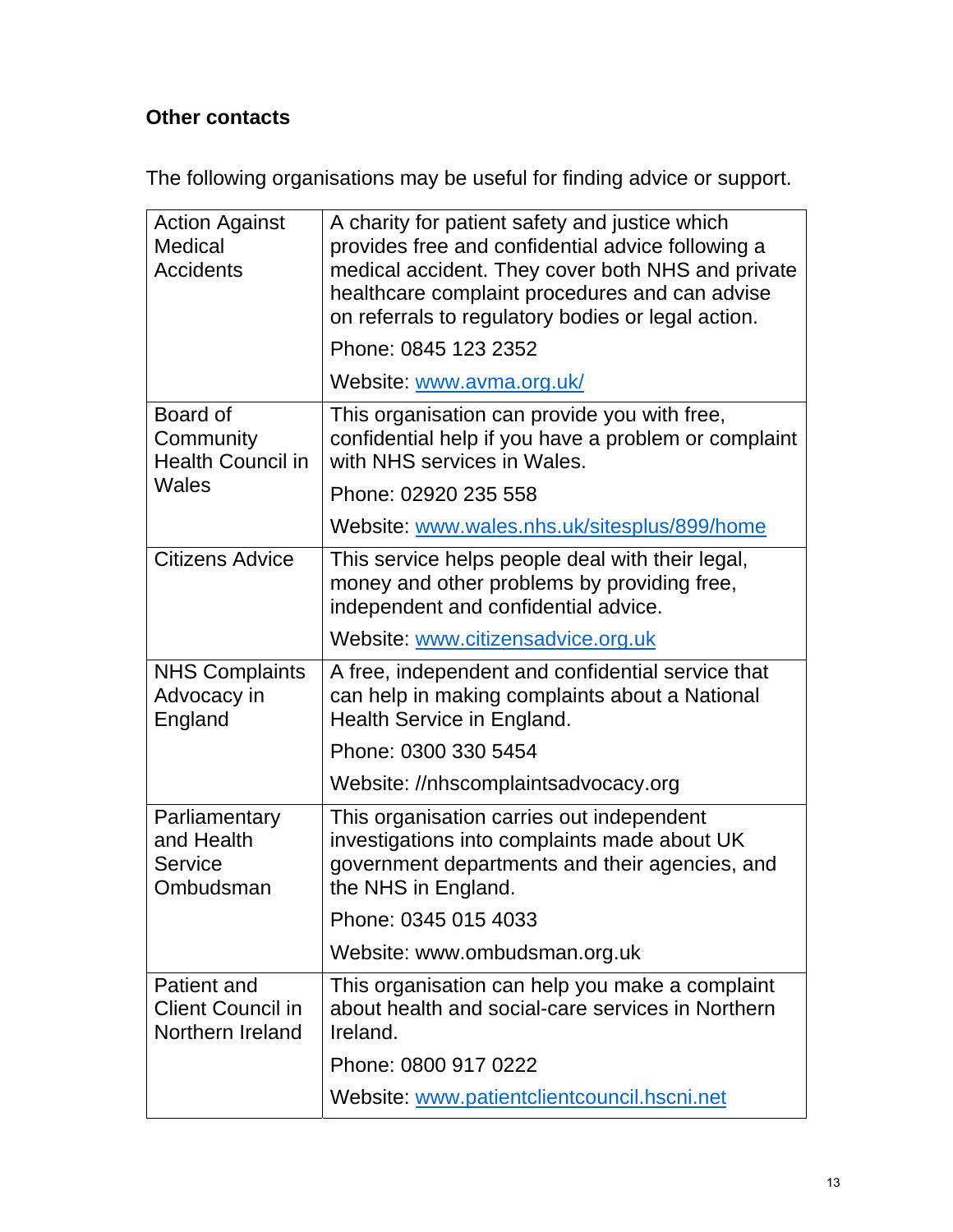| <b>Patient Advice</b> | This service provides free, confidential information, |
|-----------------------|-------------------------------------------------------|
| and Support           | advice and support for anyone wanting to give         |
| Service in            | feedback, make comments, raise concerns or            |
| Scotland              | make a complaint about treatment and care             |
|                       | provided by the NHS in Scotland.                      |
|                       | Website: www.patientadvicescotland.org.uk             |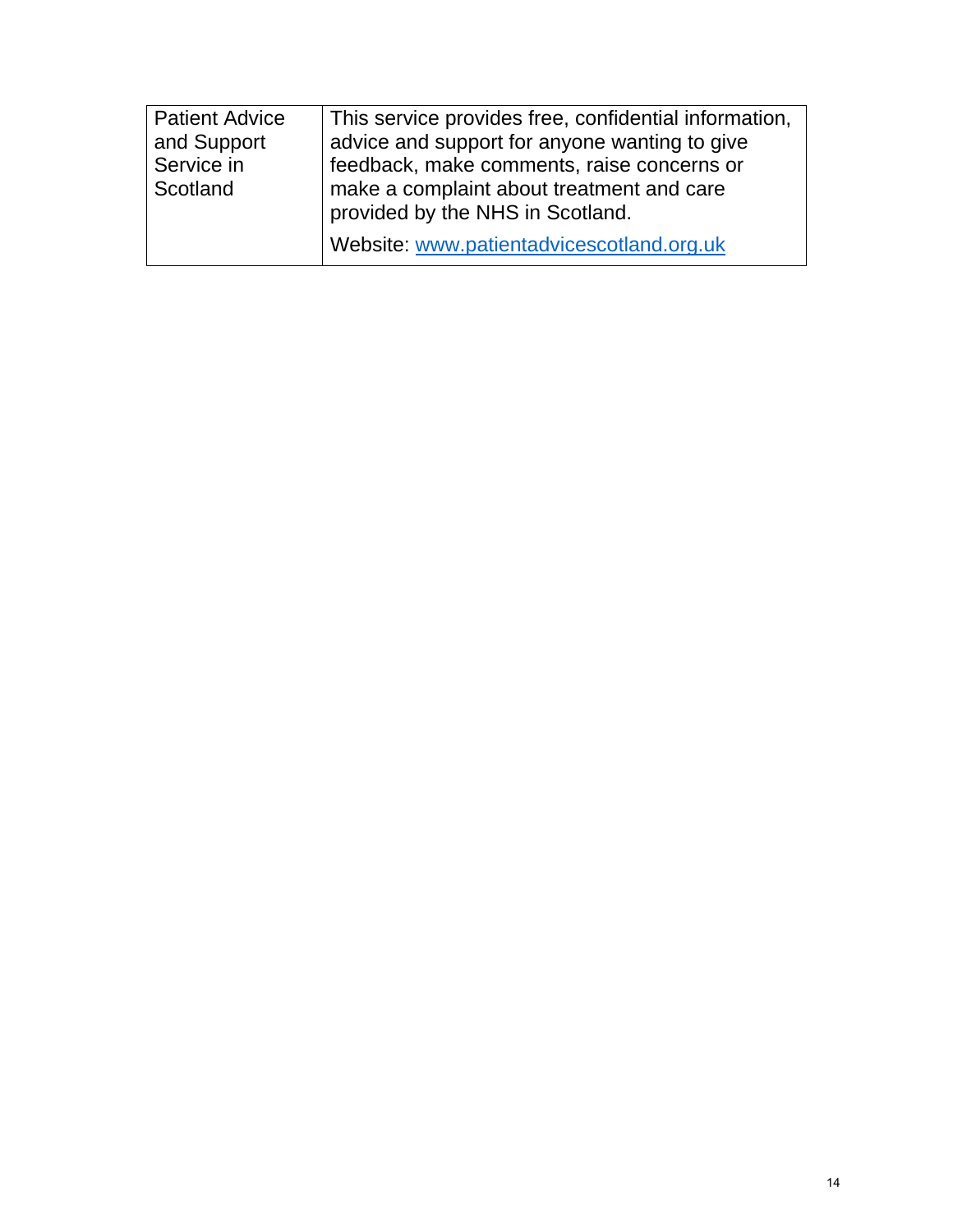## **Further information**

For further information about our standards and fitness to practise process visit our website at www.hcpc-uk.org

## **Contact us**

Health and Care Professions Council Park House, 184 Kennington Park Road London SE11 4BU

Tel. +44 (0)300 500 6184

To request this document in Welsh or an alternative format, email publications@hcpc-uk.org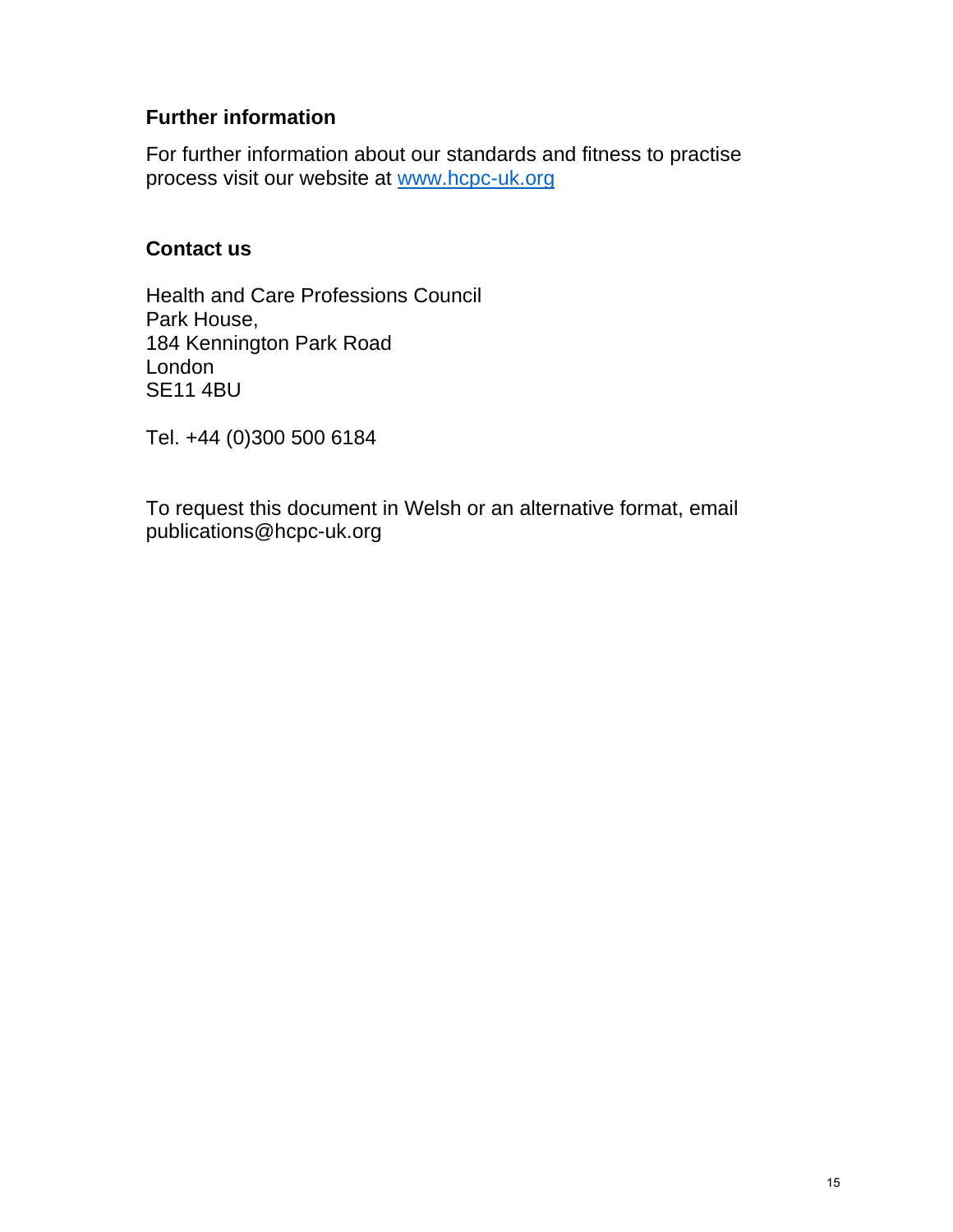

## **Summary report for the Health and Care Professions Council (HCPC) on research to inform the development of a Service User Guide**

## **1. Methodology**

12 service users participated in an online bulletin board discussion during a two week period from Monday 18<sup>th</sup> April until Sunday 1<sup>st</sup> May. The bulletin board allowed Community Research to post a series of questions and prompts. Participants answered the questions and were also able to view each other's comments and make further comments in response. A full transcript of the bulletin board has been provided to HCPC.

## **Sample**

The 12 participants were recruited to be a mix by:

- Gender
- Age
- **•** Ethnicity
- Working status
- Socio-economic grade

They were recruited from across the UK and all had visited experienced the services of an HCPC regulated professional within the last 6 months.

## **2. Exploring expectations of professional behaviour**

There was much consensus around participants' understanding of 'professional behaviour' and how they expected professionals to behave towards service users. Participants were clear that professionals needed to deliver user-centred services. In essence, professional behaviour was defined as:

- Speaking to service users in plain English.
- Being courteous to and respectful of the service user at all times.
- Being honest in all dealings.
- Admitting when they don't know the answer and need a second opinion.
- Adhering to service-user confidentiality.
- Being 'presentable'.

"I would expect them to display honesty and integrity, respect my dignity and be sensitive to my needs, adhere to professional boundaries in relationships with patients, be well trained, current and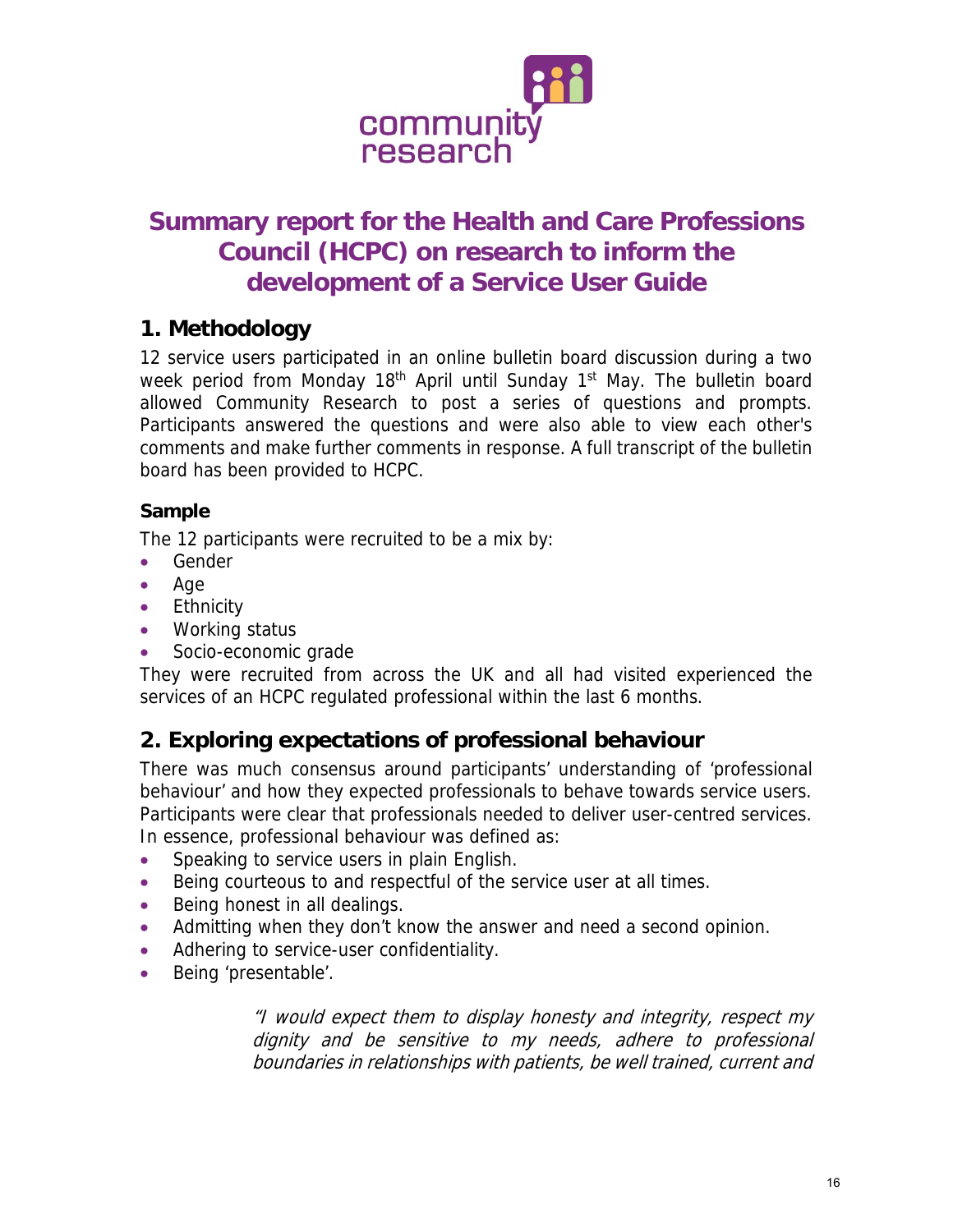competent, treat me with respect and always maintain a professional demeanour in relation to dress, appearance and behaviour."

"I certainly would expect the professional in question to speak in terms I could fully understand. Also to be honest, especially if they needed to consult another colleague and not to just 'wing it'. One would hope they were caring, kind and treated their patients the way they would wish to be treated."

Some participants also discussed the extent to which professional behaviour needed to be displayed within a professional's personal life, with some suggesting that professional standards should be maintained outside of the of workplace. Specifically, service users found it difficult to accept advice from a health or social care professional that the professional clearly did not adhere to themselves.

> "I had a very overweight nurse telling me how to stay healthy (diet and smoking) but felt she needed to take her own advice. Professionals need to set a good example."

## **3. Reactions to unprofessional behaviour**

Participants were asked what they would do if they felt that a health or social care professional had behaved unprofessionally. In the first instance a number of participants reported that they would speak directly to the professional involved. They explained that if they were unable to resolve the issue they would then speak with the line manager/employer of the professional in question. The desire was to achieve local resolution through an established chain of command or organisational complaints procedure. Other participants suggested they would speak directly with the manager/employer, in the first instance, to avoid direct confrontation with the professional. Most were clear that how they chose to deal with unprofessional behaviour would be dependent on how vulnerable they might feel at the time.

Some participants highlighted other organisations they perceived they could turn to if their preferred methods of reporting unprofessional behaviour proved inadequate:

- Professional bodies
- Patient representative groups (PALS)
- Relevant local authorities

When asked, more specifically, about organisations that might have responsibility for ensuring professional standards are maintained there was low awareness of regulatory bodies in general. However, a number of participants were confident they would be able to find more information via 'Google'.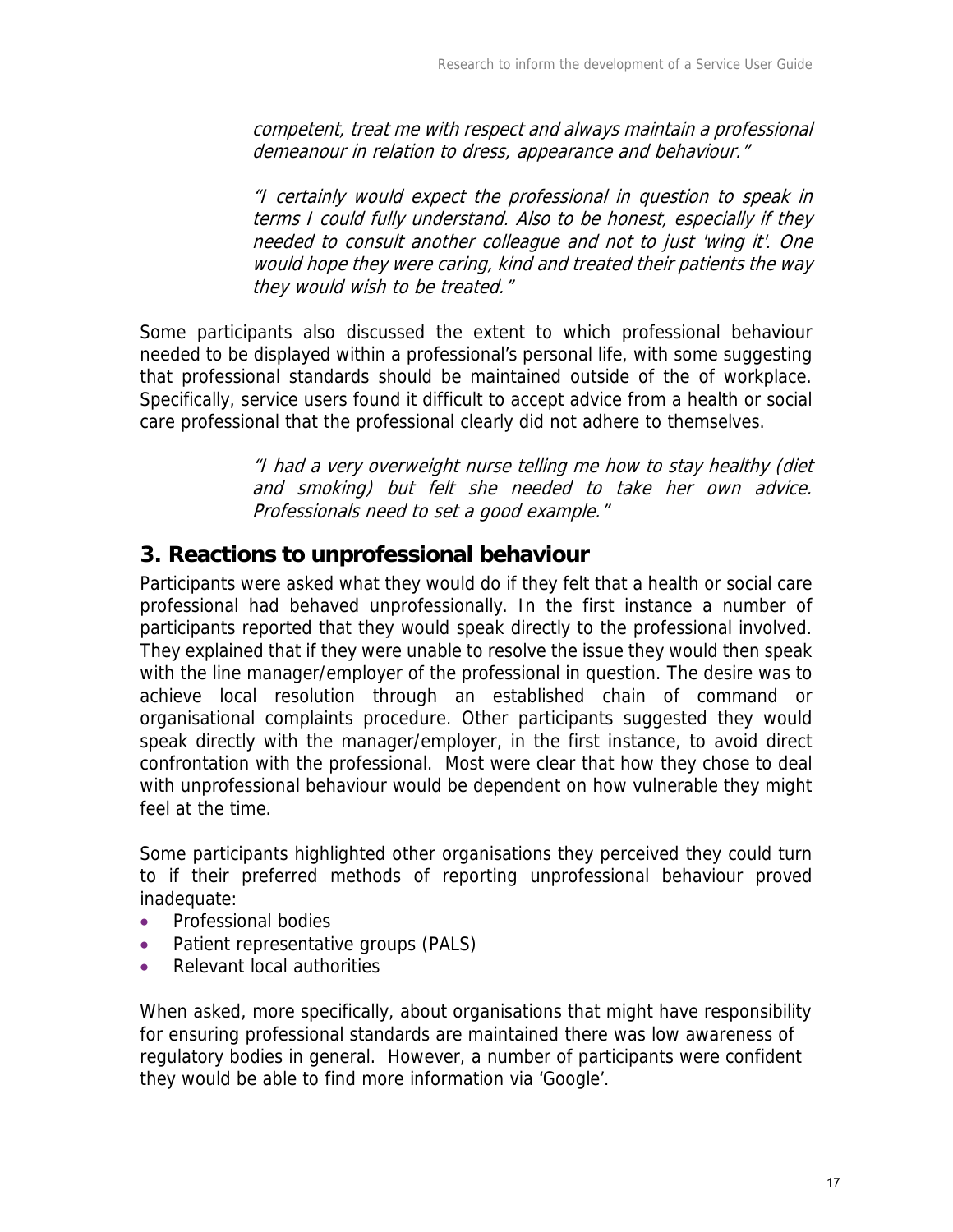"Without doing a Google search I would not specifically know who to approach but with Google it's so easy. For Chiropractic there is the General Chiropractic Council. For Social Workers every local council has a complaints dept that specialises with their social workers."

"At this precise moment I wouldn't know where to turn if I had a problem with anyone in any of these service areas, however, I would research online to establish where to go next. If I wasn't able to find anything, which is unlikely, I would approach somebody else in an associate this field if possible to establish my next contact."

When asked directly about the Health and Care Professions Council (HCPC) 4 out of the 12 participants reported that they had heard of the organisation prior to taking part in the bulletin board.

## **4. Developing the Service User Guide**

Having been introduced to the HCPC and the professional standards, the idea of a Service User Guide was broadly welcomed by participants. However, participants were keen to emphasise that it needed to be succinct, user friendly and visually appealing; acting as a signpost to more detailed information rather than trying to cover too much within one public facing communication.

> "The idea of a service guide sounds really good, it would equip the users with information needed to make them feel safe and trust in the service they receive but on the flip side it could give some people president {sic} to 'attack' professionals if they are not doing what they want. Maybe the cynic in me. In terms of what should be in it... The basics and then places to look for further information, contact information for compliments and complaints, perhaps what the professionals have to have to be registered (this could be further information)."

> "The creation of a service guide is a step in the right direction, which will allow people to attain information from public places, however honestly speaking I've never picked up a leaflet from a waiting room. So careful consideration needs to be taken as how to make the guide not look too cluttered with information and most importantly make it appealing."

> "I think it would be a great idea to have in waiting rooms and other public areas however I do think it needs to be somewhat brief with not too much info on it. Too much info and too much blurb people won't read".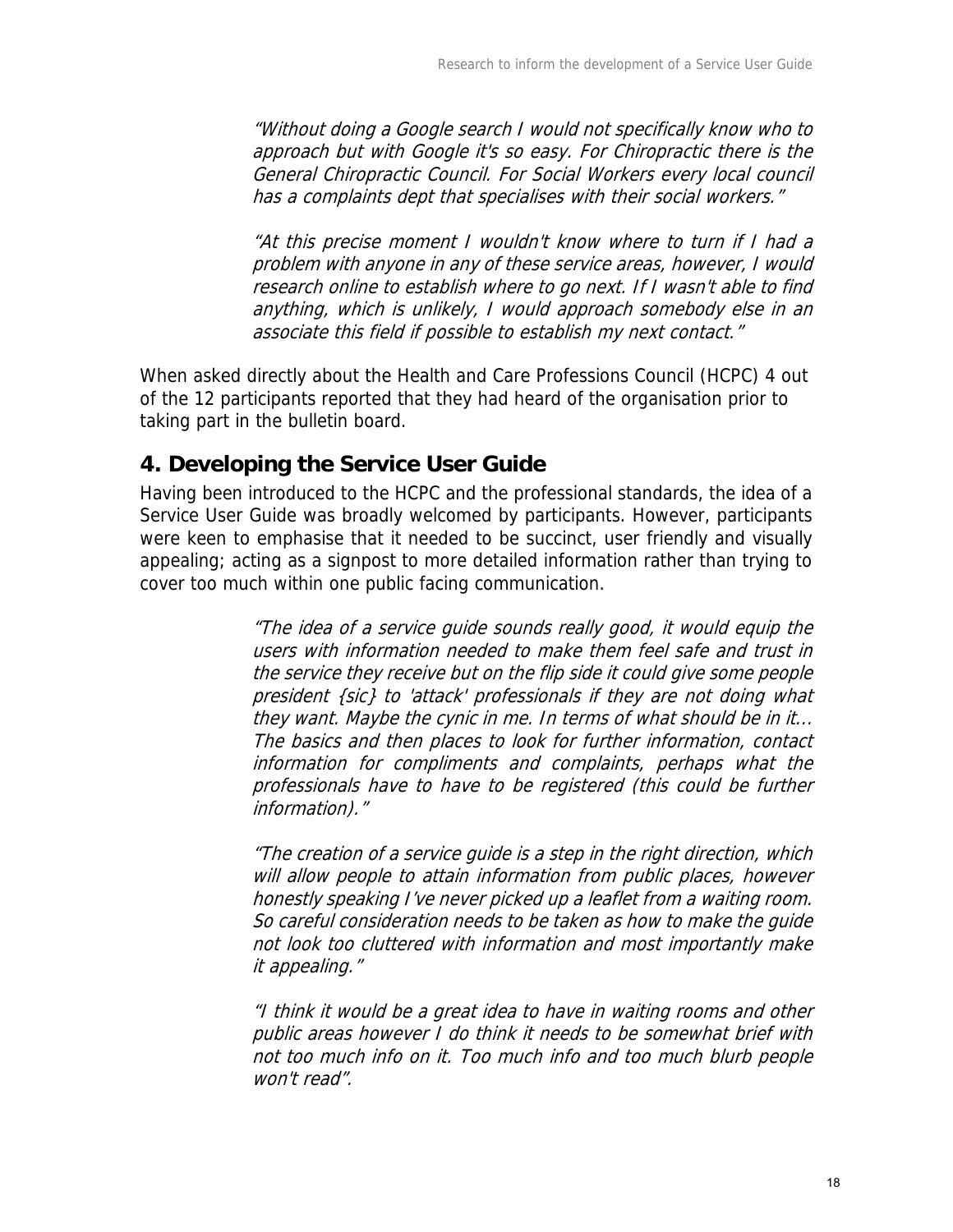### **Length of a Service User Guide**

In terms of length of the guide several participants suggested that 'less is more'. The general sense from the discussion was that participants would prefer a leaflet rather than a booklet:

> "I really don't think the document needs to be much more than a double sided A5."

> "This is a good idea but is should be succinct and probably no more than 2 pages long."

> "I do think it needs to be somewhat brief with not too much information on it. Too much information and too much blurb and people won't read."

## **Essential content for the Service User Guide**

Participants were asked which of the Professional Standards should be covered in the Service User Guide, and more broadly (without direct reference to the Standards but keeping in mind previous discussions), what information they thought service users would like to know.

Participants revealed a strong desire to see information about:

- How to check if a professional is registered with the HCPC.
- How to make a complaint about a professional (and information about the process the HCPC undertakes for dealing with a complaint).

There was also a call for more general information:

- A list professions regulated by the HCPC.
- An overview of what the HCPC does or a 'mission statement'.
- Contact details for the HCPC.

## **Standards to include**

It proved more difficult for participants to identify which of the Standards or element of particular Standards to include in a public facing communication. For some, all the Standards were deemed important but several participants gave more considered responses and highlighted the following:

- That, with certain exceptions, any information you share with a professional is confidential (within Standard 5.)
- How to report concerns about safety (alluding to Standard 7 but interpreting it as how the public raise a concern about safety.)
- The need for service users to have given consent to any treatment or care received (within Standard 1.)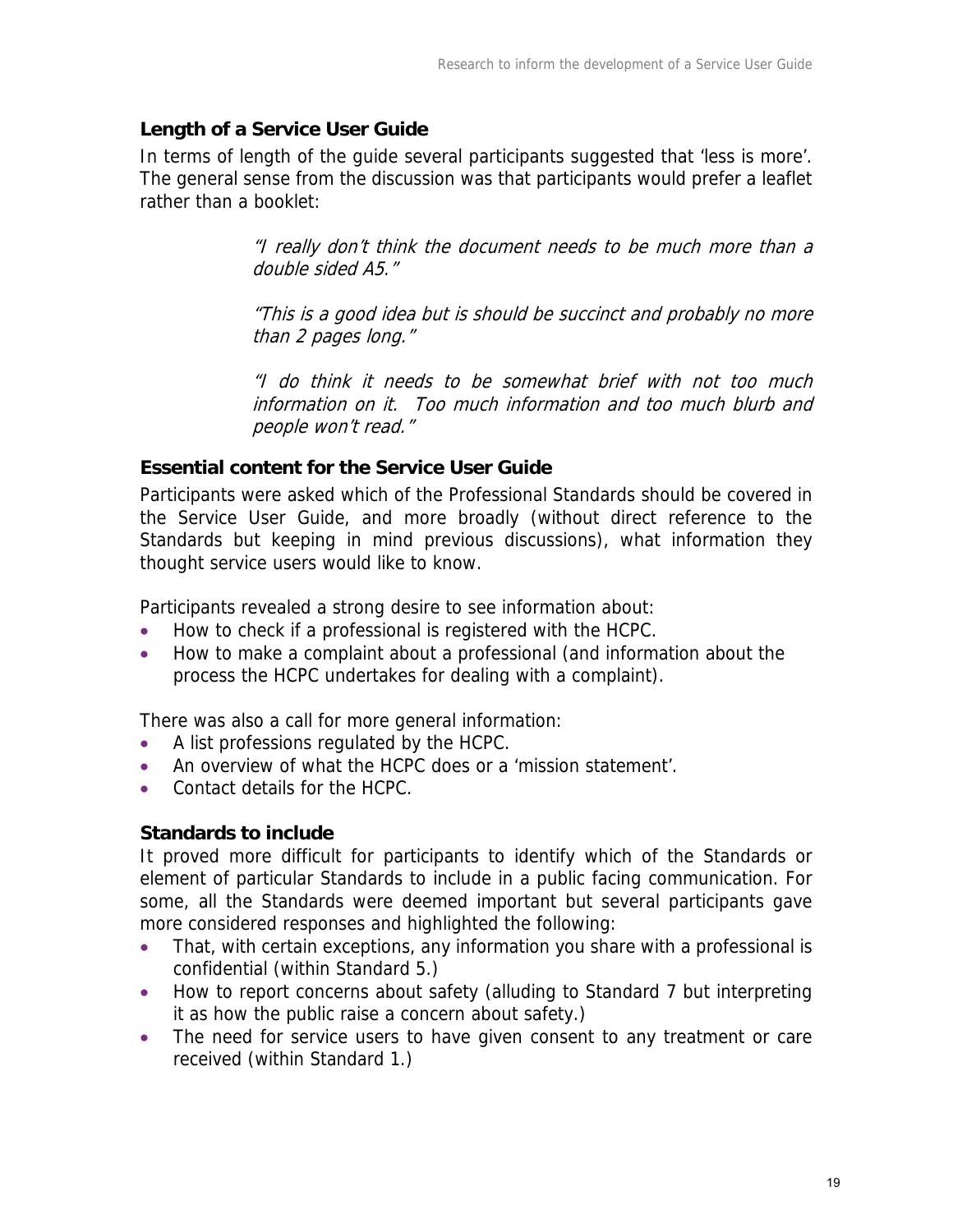- That service users must be referred to another practitioner if the care, treatment or other services they need are beyond the scope of the professional's practice (within Standard 3.)
- That some element of a case/care maybe delegated by the professional responsible for overall care (alluding to Standard 4.)
- Everything is recorded (alluding to Standard 10.)

### **Look and feel of the Service User Guide**

Participants explained that the guide needs to stand out in a busy public place. They called for the use of a bold and simple colour palette and a title (accompanied by a picture) that grabbed the attention of the public and communicated at a glance the purpose of the guide.

> "I think far too many user guides follow a stereotypical format with the result that the reader soon gets bored and misses the message. I think this user guide should be short, sharp and to the point making use of vibrant colours, bold character fonts and bullet points in order to draw the reader to its content. Readers can obtain detailed information by accessing the website."

> "The Service User Guide needs to be bold in colour and have a direct message on the front cover."

However, one participant felt that achieving stand out may not be the priority, depending on the intended target audience:

> "I have been thinking hard about this question and it's a really tough one, how to make something different from all the rest. The conclusions I came to were: 1. It doesn't really need to stand out, it's an information leaflet giving people help to better understand the service they are using and will more than likely be used by people who are already seeking out further information; 2. to make it a good leaflet which is service user friendly I would say the language needs to be really simple with any complex terms explained, it needs to have supporting pictures to help demonstrate the context to make it accessible and it needs to use plain and basic colours and clear fonts."

What is clear is that participants wanted the guide to be accessible to all and provide easily digestible information rather than long paragraphs of text.

> "A leaflet would have to be simple, clear and concise, so much so that the information can easily be grasped by most people of the intellectual spectrum. I find the use of pictures, simple charts and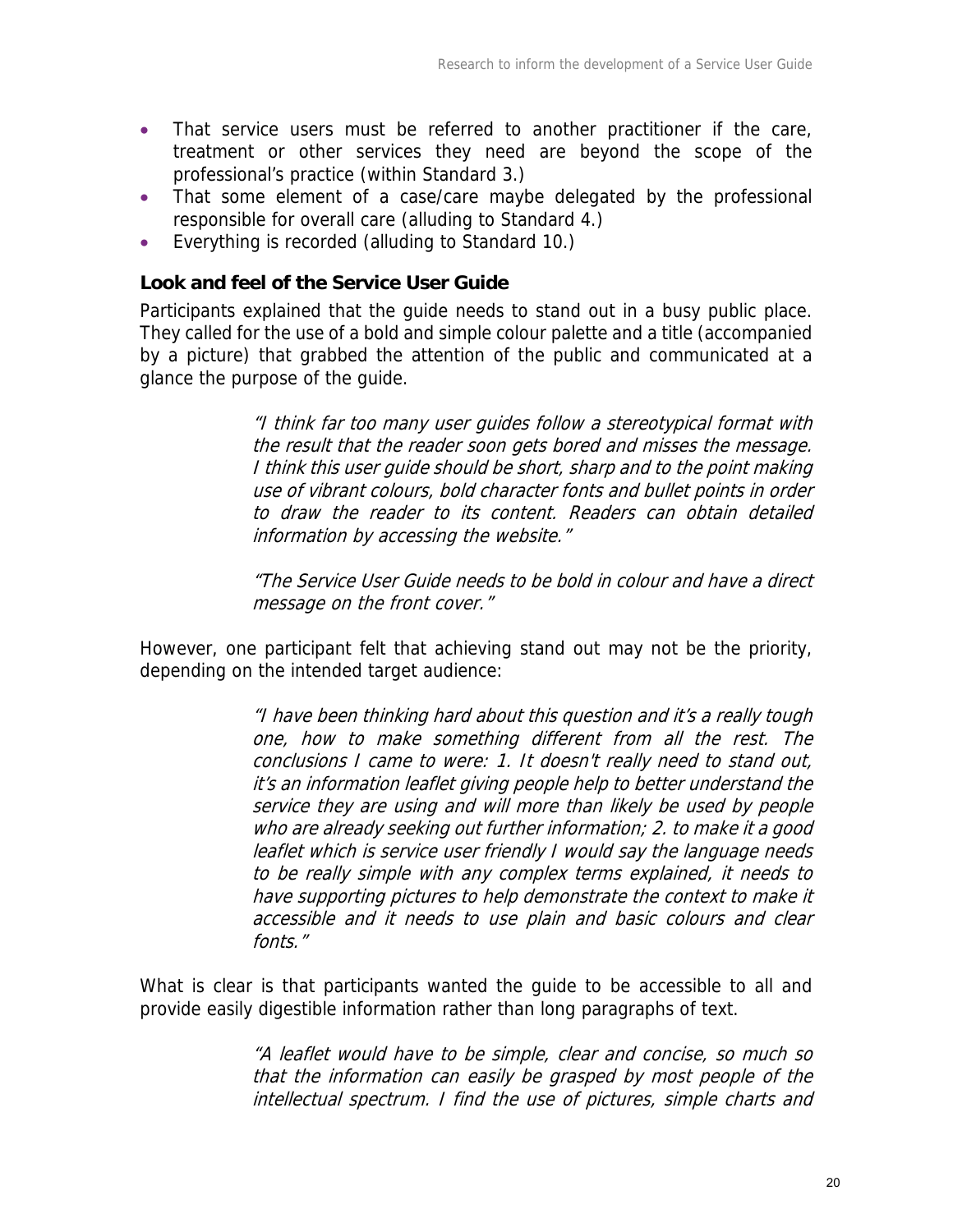bullet points to be more appealing as they are straight to the point, rather a paragraph after paragraph of information."

### **Learnings from other publications**

Participants were shown Service User Guides published by the General Dental Council (GDC) and the General Medical Council (GMC) and most expressed strong preference for the GDC publication – 'Smile'. Although there were still some reservations about the length of the publication and whether the HCPC Service User Guide would need to be as long.

> "General Dental Council. I found this leaflet to be quiet appealing, although there are a few pages to get through, the use of illustration, bullet points and subheadings actually making it look less cluttered than it really is."

> "The GDC leaflet is far superior. It has an excellent first page. The different colour typefaces on the same page makes for variety and keeps the reader interested. The information seems more concise and relevant. The Service User Guide wouldn't need to so verbose ….."

Within the GDC publication participants were particularly positive about:

- Use of images.
- Coloured text.
- Bullet points.
- Question and answer style format.
- Reference to Citizens Advice.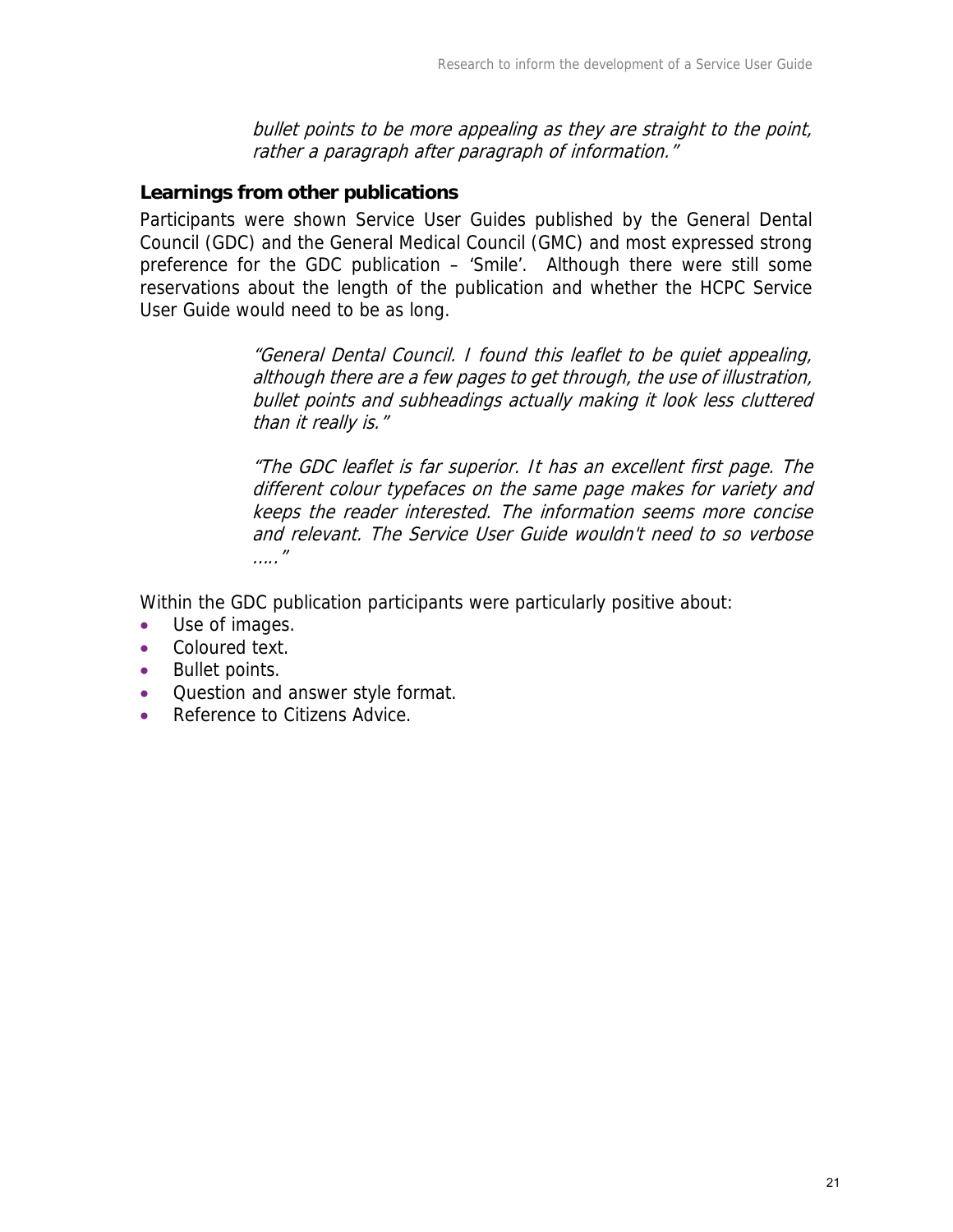

## Summary report

## Research to inform the development of a Service User Guide

## Stage 2

## 15th July 2016

## 1. Introduction

## Background and objectives

The HCPC is in the processes of writing a service user guide to reflect its recently revised Standards of Conduct, Performance and Ethics. In order to inform the development of this guide, HCPC commissioned a two-staged research approach to provide some insight into the public perspective.

- Stage 1: Research to inform the purpose, objective and outline of the service user guide took place in April 2016.
- Stage 2: Research to review the actual content of the draft service user guide in July 2016.

This is the summary report for Stage 2 of the research.

## Methodology

12 service users participated in a 1.5 hour group discussion in London (Brixton) on the 5th July 2016. Discussions were facilitated by Community Research and followed a pre-agreed discussion guide based on a draft (unformatted) version of the service user guide.

The discussion guide and draft service user guide can be found in the Appendices of this report, alongside the sample profile of participants.

At points during the discussion, participants were asked to individually mark the draft service user guide with green and red pens to indicate those words, phrases or sections which they particularly liked or disliked.

It should be noted that the findings of this research report are based on one group discussion only.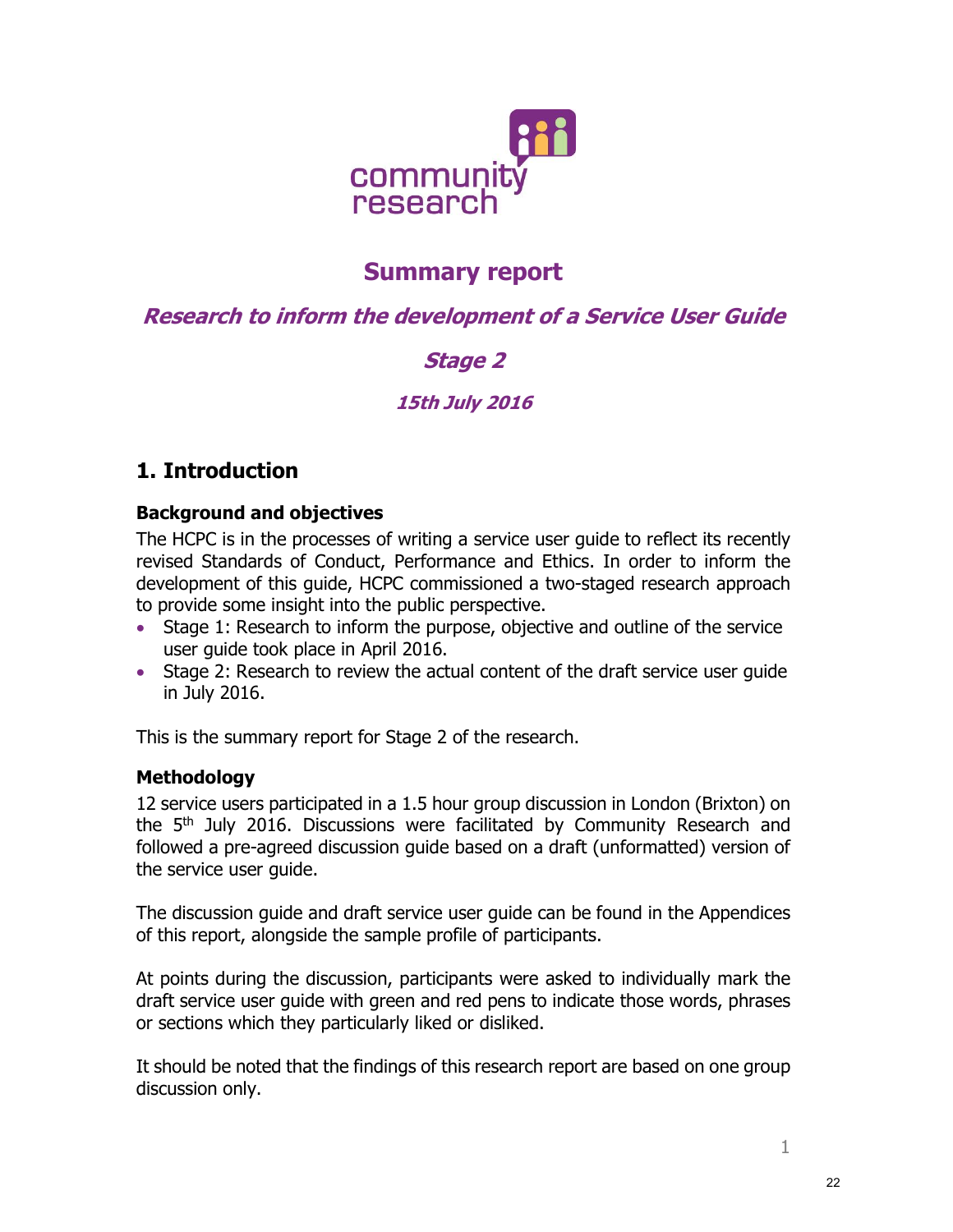## Sample

The 12 participants were recruited to be a mix of:

- Gender
- Age
- **•** Ethnicity
- Working status
- Socio-economic grade

They were recruited from the London area and all had visited a relevant professional within the last 12 months.

## 2. Summary of findings

"I think it does what it is supposed to do. Maybe it could do with a bit of tweaking"

The draft service user guide successfully conveys key messages around what to expect from professionals, how to make a complaint and where to go to for further help and advice. It is considered to be easy to read, a manageable length and to be written in a professional and reassuring tone.

However, as it currently stands, it may not do enough in the initial pages to convey the role and authority of the HCPC to those who are unaware of the organisation and unfamiliar with professional regulators. Furthermore, additional information could be provided in the section entitled 'What can the HCPC do?' to outline when the public should be making a complaint to the HCPC.

There is also scope to:

- Improve on the title of the guide so that resonates more strongly with service users.
- Expand on 'the standards' when they are first mentioned, especially in relation to training.
- Include links to further information in the initial pages.
- Make more use of powerful language such as 'protect the public'.

Any changes to the guide would need to be made without significantly adding to the length of the guide.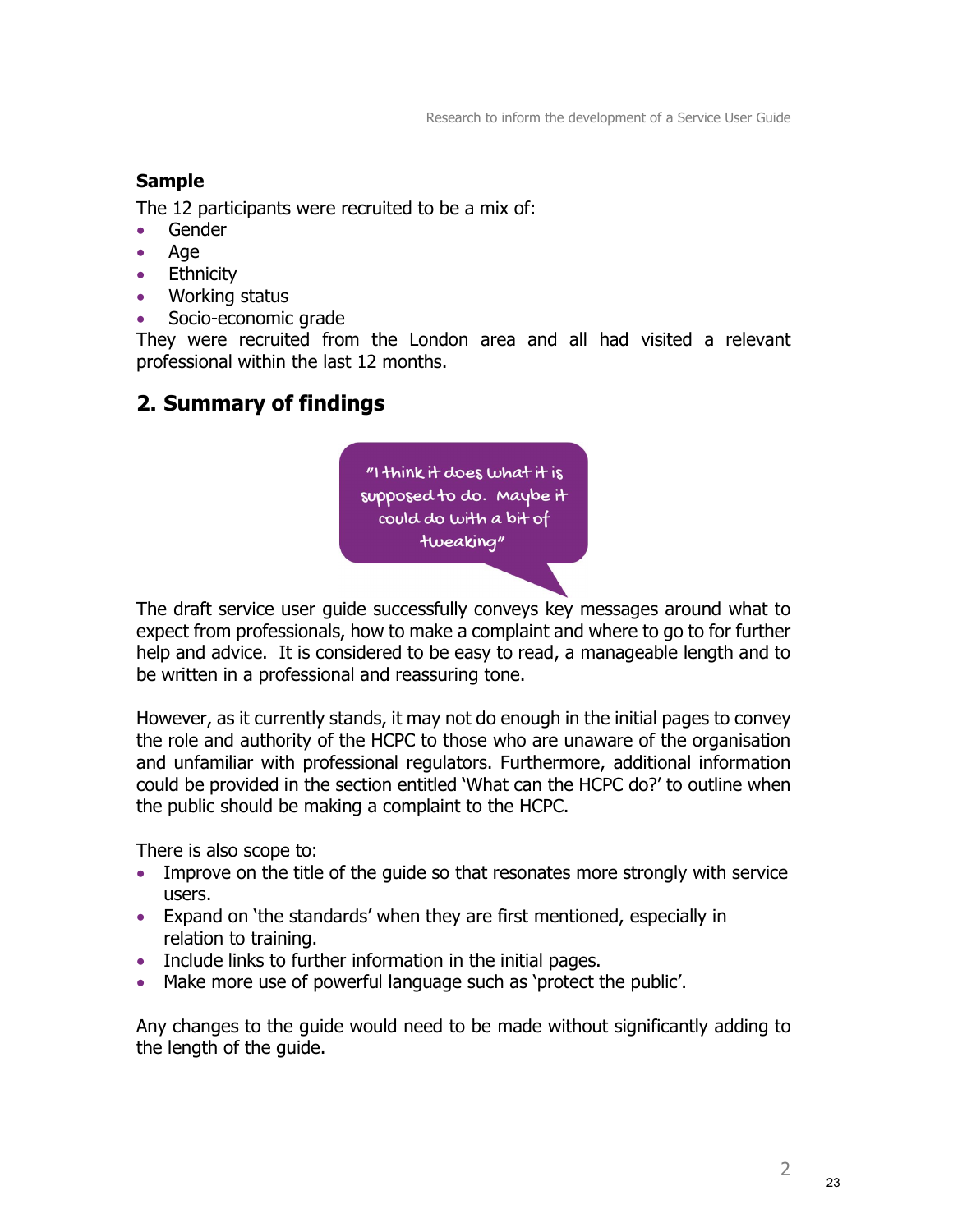## 3. Key findings

### Low awareness of HCPC raises questions

Participants were unaware of the HCPC prior to attending the group discussion and reading the draft service user guide. Therefore, an initial read through of the guide raised several questions about the HCPC, including:

- Do they regulate private and/or NHS based professionals?
- Do all professionals working within the listed professions have to be registered?
- Is the HCPC an established organisation?
- How does the HCPC ensure that registered professionals have received adequate training?

"I think a bit more information about who the HCPC are. If I picked up this leaflet, I was reading it for the first time, and it just says it's a regulator of health and care professionals. That's what it says about them."

## Need to communicate the role of the HCPC at the outset

Due to low awareness of the HCPC most participants called for the introduction to provide them with more information about the role of the HCPC as a regulatory organisation. They were keen for an initial section to explain:

- The HCPC is there to protect the public.
- The professional standards the HCPC is seeking to uphold.
- The HCPC has the power to stop a professional from practising.
- The HCPC maintains a list of registered professionals.

Interestingly, without being aware of the GDC Smile publication, participants appeared to request the same level of detail and reassurance that the GDC guide offers within its initial pages. See figure 1.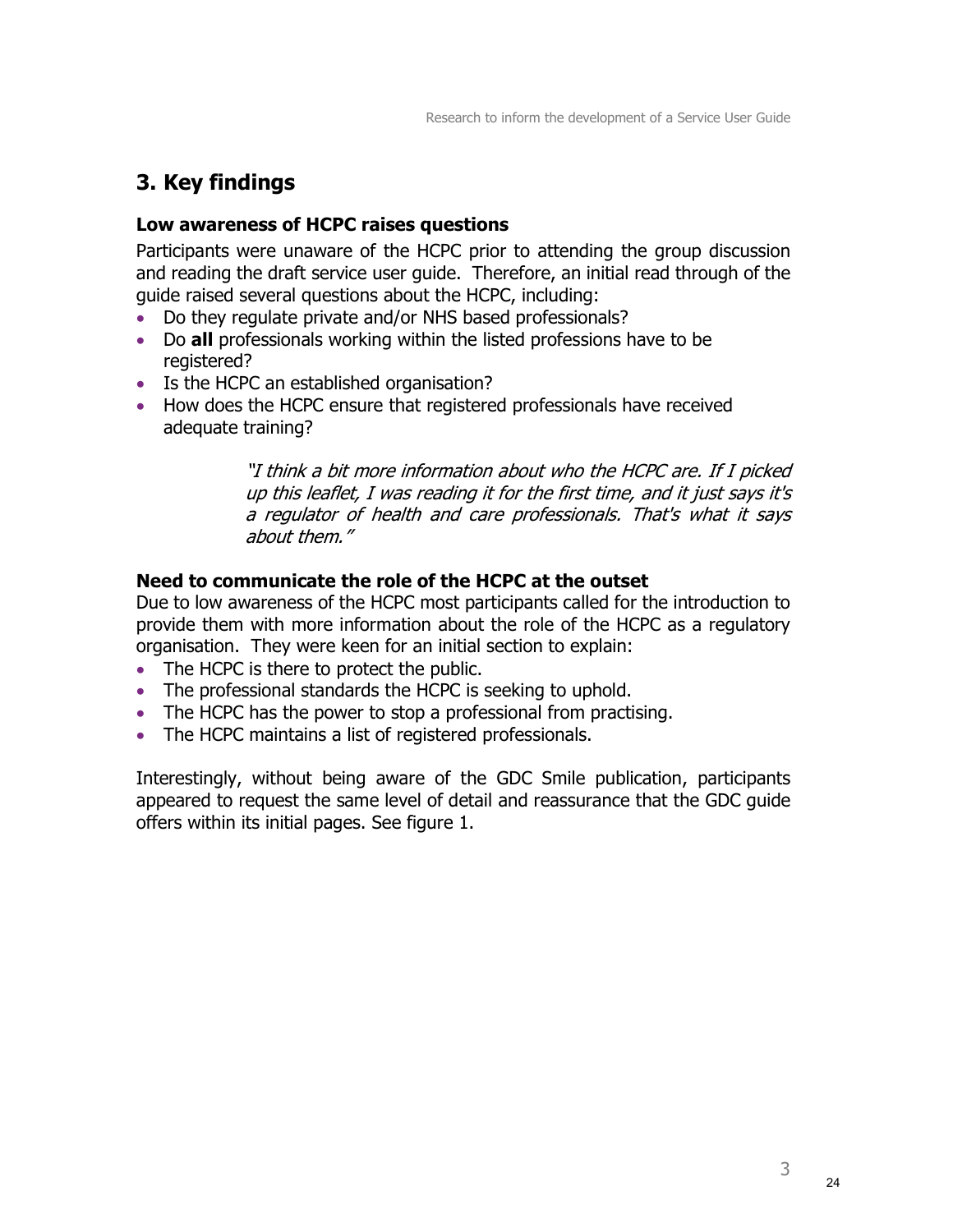### Figure 1 – Extract from SMILE (GDC service user guide)

The General Dental Council is the UK's dental requlator. Our role is to protect dental patients. We were set up by Parliament but are independent of the Government and the NHS. By<br>law, dental professionals (both NHS and private) must be registered with us to work in the UK.

#### We regulate all dental professionals:

- clinical dental technicians;
- dental hygienists;
- dental nurses:
- dental technicians: dental therapists;
- dentists; and

#### orthodontic therapists.



Dental professionals on our register must meet our high standards. Dental professionals must:

- put patients' interests first;
- communicate effectively
- with patients:
- get valid permission from patients to carry out treatment;
- maintain and protect patients' information;
- have a clear and effective complaints procedure;
- work with colleagues in a way that serves the interests of patients;
- maintain, develop and work within their professional knowledge
- and skills: naise concerns if patients are at
- risk: and make sure their personal behaviour maintains patients' confidence in them and the dental profession.

We make sure that dental professionals continue to put your interests first throughout their careers by insisting on proof of continuing professional development. We take action when our standards aren't being met.

#### Provide more guidance on when it is appropriate to raise a concern with the HCPC

What to do if unhappy with treatment is covered in the guide. However, participants called for further information about when it is appropriate to make a complaint to the HCPC. They recognised that there is a balance to be struck between getting the public to speak up and ensuring that the right sort of complaints come through.

#### Service user guide is an acceptable length

It was difficult for participants to assess the length of the guide in draft format. However, most felt that it was 'long enough'. Therefore, whilst participants called for greater clarification about the role of HCPC they did not want this to extend the length of the guide.

> "But equally, I think how detailed you really want a leaflet to be, because I thought that that was quite a nice, easy skim. I gained trust from it, support, reassurance. It's like, well, what else do you really want from a leaflet? Do you know what I mean? You don't want to get bogged down by all the details."

"I think it's quite long already."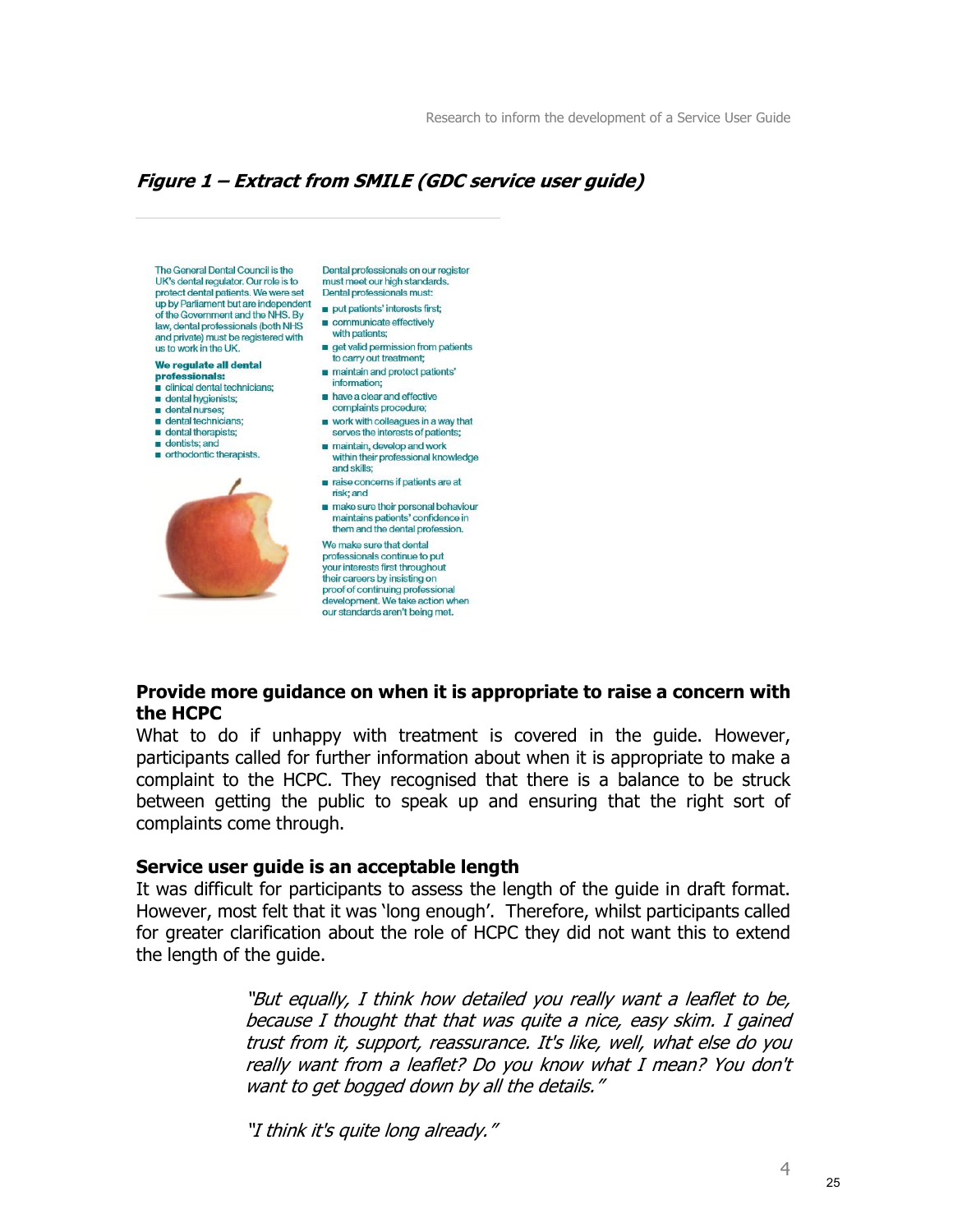#### How to obtain a service user guide

In an ideal world participants felt that the guide could be handed out by a GP if they intended to refer a patient to a particular service. In reality, most believed that the publication would be found in health and care professionals' waiting rooms. With this in mind, they felt that the title needed to work hard to attract the attention of service users and that supporting posters could be used to help draw attention to the guide.

> "Well, I think the point about the GP being the first port of call, taking the initiative and handing these out as a matter of good practice, is a really good one."

## 4. Initial impressions of the service user guide

Initial impressions of the guide were generally favourable and all participants were able to take out key messages within the guide on the first read through. These messages can be summarised as:

- Raising awareness of HCPC.
- What to expect from a service provider/professional.
- How to complain about a professional.
- Signposting to further help and support.

"I think it was easy to read. It's faced at everybody's level. Yes, it's straightforward and easy to read."

More detailed responses relating to the initial 'take out' from the service user guide included:

> "Information about the register to explain what HCPC is for and how it can protect patients. Also information about other similar service."

> "HCPC is a regulator for health and care professionals for the service users and someone to go to in need of treatment or complaint."

> "The leaflet is to make the service users aware that there is a regulatory body for the services listed. It also states what they should expect from their service providers and what to do if they are unhappy with the service."

> "Your rights and what do to expect from them as a service provider. Who to contact for more advice and information."

"About HCPC. Rights as a patient. Expectations. Procedures."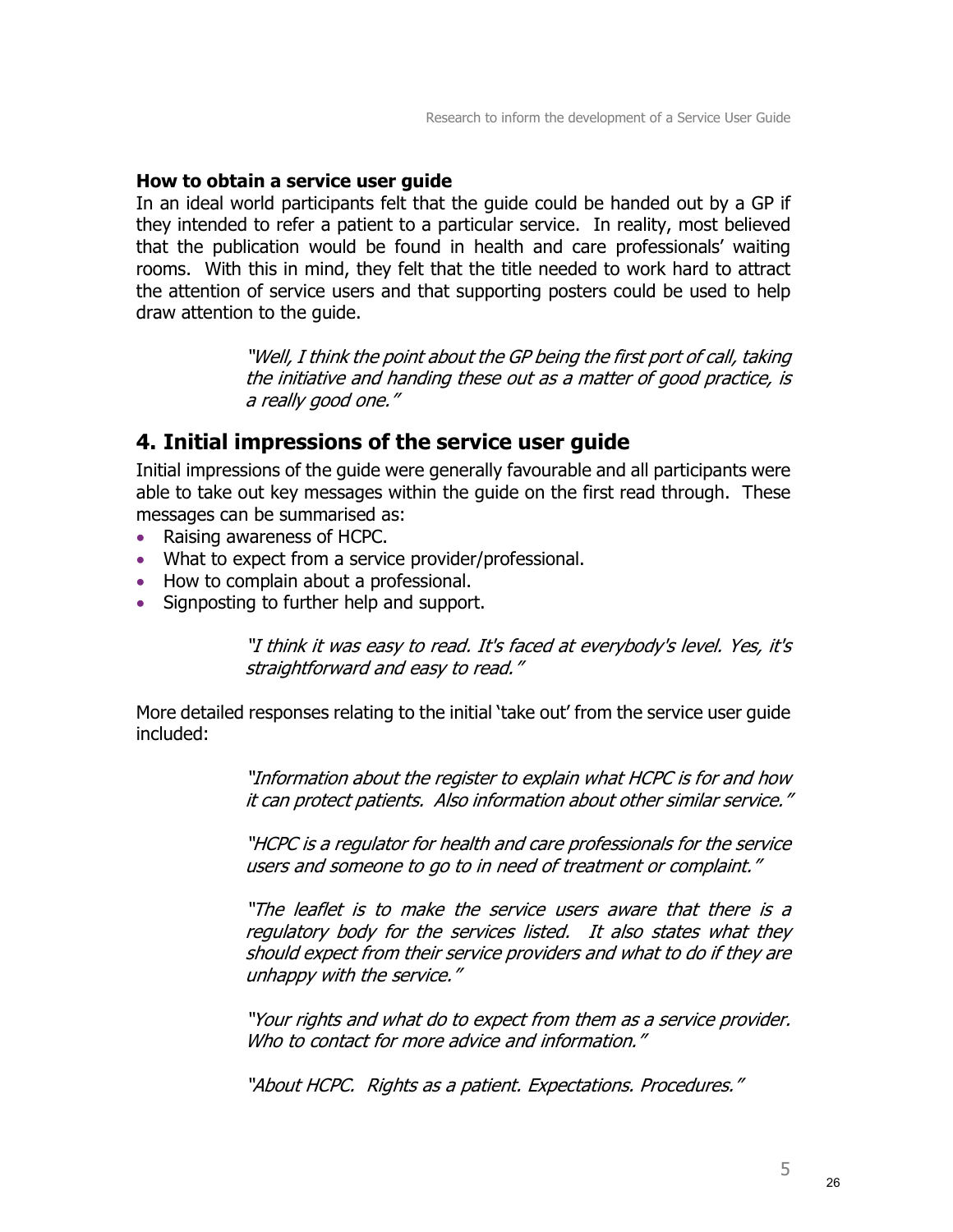"Rights for patients regarding health care professionals. What should you do if you feel mistreated. How patients should expect to be treated if visiting a health care professional."

"This is a regulatory company. To help people with issues with their healthcare practitioner, if they are not getting anywhere when dealing with them directly. They also help you to know what to expect of your healthcare practitioner."

"HCPC is a regulatory body for the protection of service users: Safety, Registered professionals, how to complain if things go wrong OR if not getting appropriate treatment."

"Clear contact details. Follow up details of more than one agency. Support and Advice."

"Patient leaflet. HCPC guide. Information booklet for checking the register."

However, as mentioned within Section 3, all participants were unaware of the HCPC prior to attending the group discussion and therefore, for some, an initial read through of the guide also raised questions about the role of the HCPC and a call for further information.

## 5. Focus on individual sections and pages

## 5.1 Title page

Participants felt that the title of the guide needed to reach out and speak directly to service users. They asked for a question rather than a statement, in keeping with title pages within the guide. For example, "What should/can you expect from your health and care professional?" rather than "What to expect from your health and care professional".

> "I think that's great, either your GP personally tells you about it, or you need to change the title, because I wouldn't pick up a leaflet with that title. I don't know, it just felt as if it needs to be spelt out a little bit, telling me what it's all about."

> "So that leaflet needs to be clear that it's for the purpose of the complaints or whatever, so basically, then people know when they want to complain that it's right there."

> "It's not striking enough, what to expect from your healthcare professional"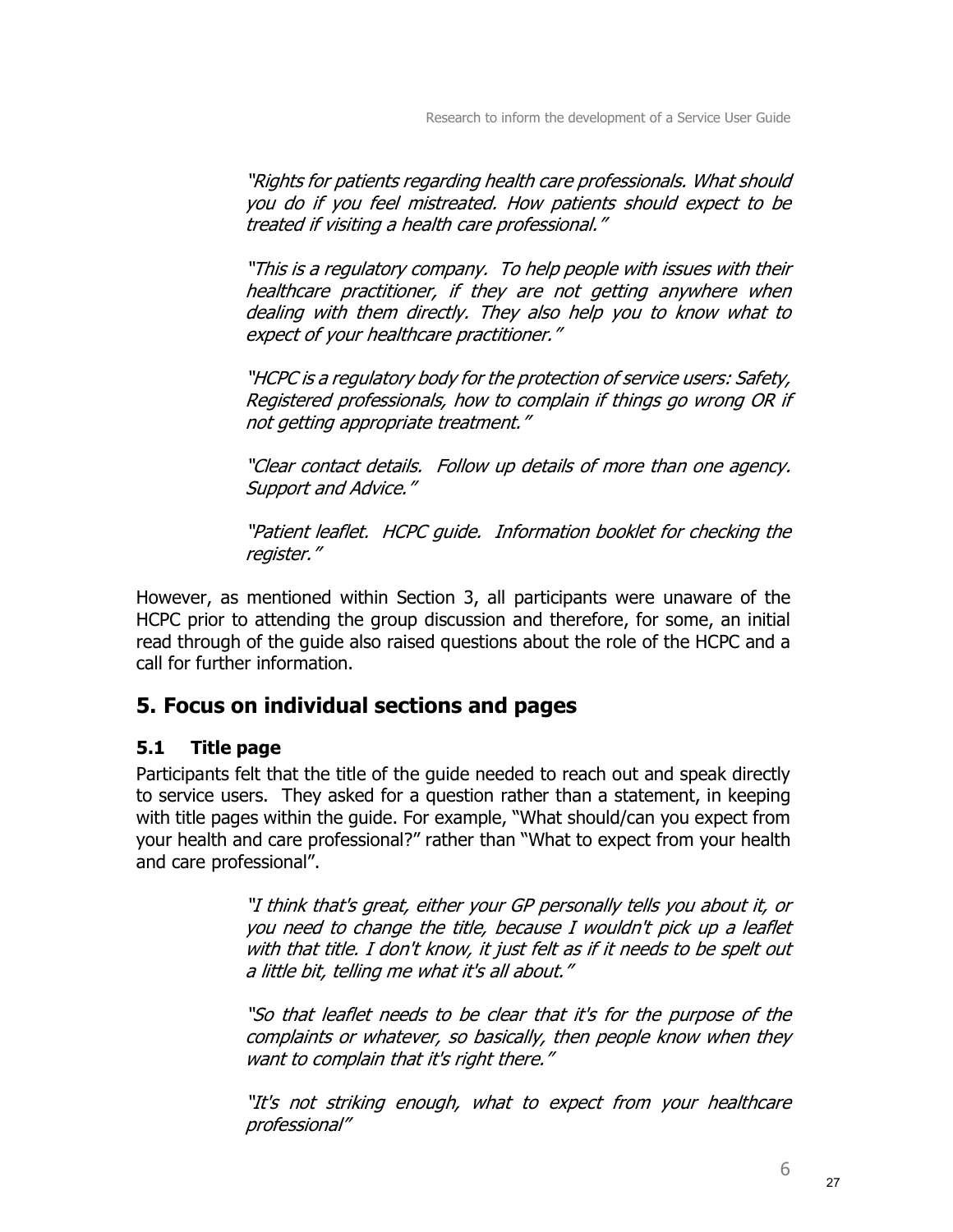Participants also emphasised that the title needs to be visually eye-catching in large, bold print. They suggested that any imagery used needed to play a supporting role rather than be relied upon to draw attention to the quide  $-$  it was the title itself that needed to speak out.

## 5.2 Introduction to the service user guide (Pages 2 and 3)

Aside from participants' desire to have more detail about the HCPC in the initial pages of the service user guide, there were several more specific comments about the introductory section.

#### This is a guide for service users of:

- Arts therapists
- Biomedical scientists
- Chiropodists / podiatrists
- Clinical scientists
- Dietitians
- Hearing aid dispensers
- Occupational therapists
- Operating department practitioners
- Orthoptists
- Paramedics
- Physiotherapists
- Practitioner psychologists
- Prosthetists / orthotists
- Radiographers
- Social workers in England
- Speech and language therapists

A 'service user' is someone who receives care, treatment or other services from a health and care professional.

The health and care professionals listed above must meet the standards set by the Health and Care Professions Council (HCPC).

#### Some professional titles are unfamiliar

Unsurprisingly, not all participants were familiar with the range of professionals listed on page 2. However, most assumed that less familiar titles would resonate with those who were using that particular service. Professions which were most unfamiliar to participants were:

- Clinical scientists
- Biomedical scientists
- Operating department practitioners
- Orthoptists
- Orthotists
- Podiatrists

Some participants suggested that the list should not be alphabetised but rather the most common professions (likely to have the greatest number of service users) should appear at the top of the list so that the guide would appear more immediately relevant to a greater number of people. However, not everyone agreed with this suggestion.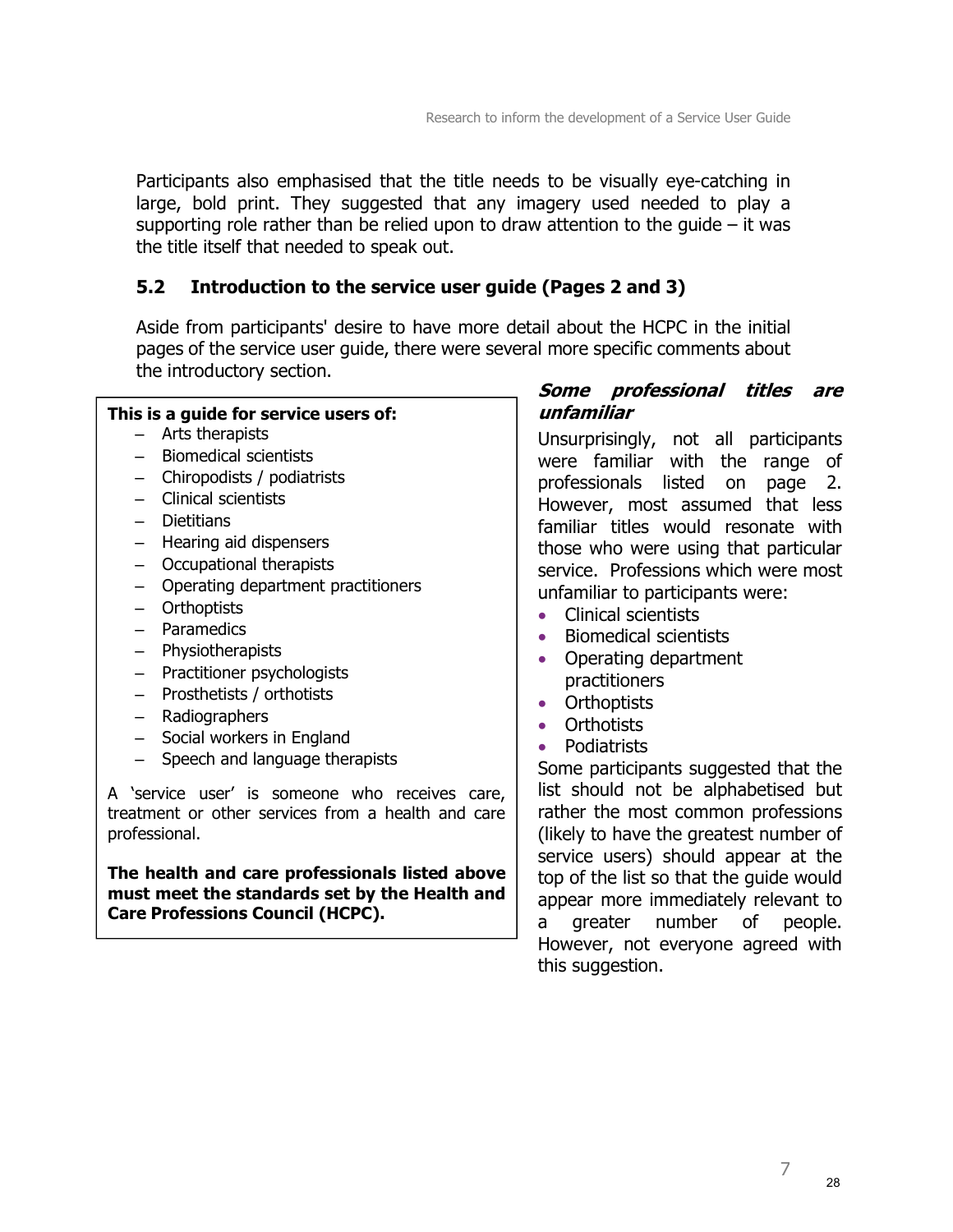### Explanation of service user is welcomed

Participants naturally thought of themselves as 'patients' rather than 'service users' and, therefore, the explanation of a service user on page 2 is welcomed.

> "I like the idea of service users, and then underneath here it's got: Service user is... It's got an explanation of what a service user is.

> "Can't you just put that this is a guide for patients of these things, rather than service user?"

## Potential to expand upon why social workers in the devolved nations are excluded

Several participants picked up on the fact that the guide was for service users of 'Social Workers in England'. They suggested that a footnote be used to explain why social workers elsewhere in the UK were not included in the list. Particularly, when on page 4 some noted that 'The HCPC is a regulator of health and care professions in the UK'.

> "You see, it says here HCPC is the regulator of health and care professionals in the UK. But then the other line it was actually saying in England."

## Introductory section to include a link to the HCPC register

Many felt that in the introductory section there should be a link to the HCPC register so that service users would know how to determine whether or not their provider was a registered health and care professional. They explained that this would enable them to determine whether the rest of the guide was relevant to them but that it would also reinforce the role of the HCPC. In essence, they called for the further information section to be moved forwards.

## Standards to be explained when they are first mentioned

Referring to 'standards' on the first page, without any further explanation of what the standards were raised some initial questions. Participants went on to find more satisfactory information on page 4 when they read 'We only register people who meet our standards for their training, skills and behaviour'. However, an earlier expansion of standards might help is establishing the role of the HCPC and negate some of the initial questions.

> "I guess it does say that you have to meet the standards of the HCPC, but it doesn't actually say what their standards are."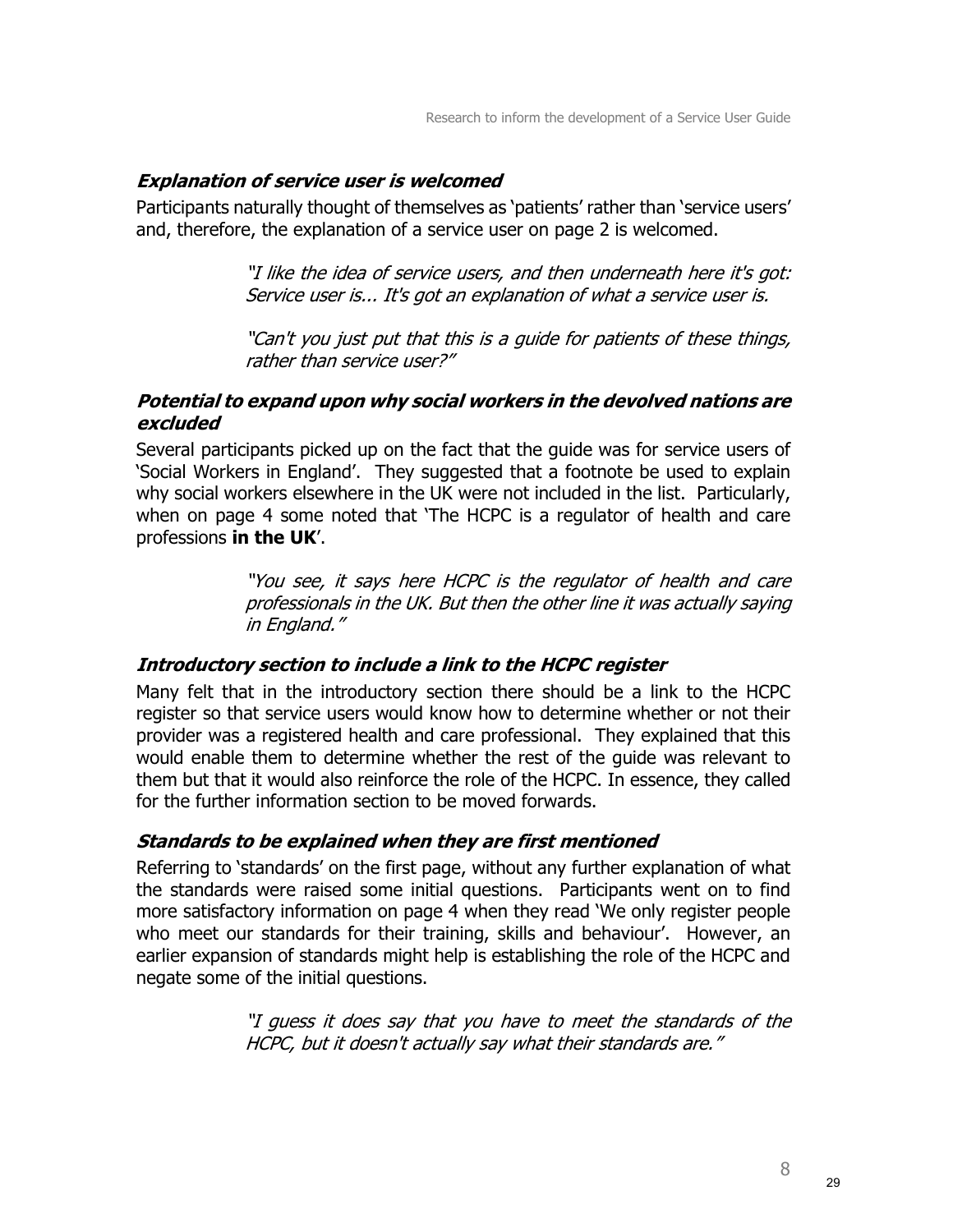## 5.3 What is the HCPC? (Page 4)

Participants felt that the section entitled 'What is the HCPC?' offered some key information.

### What is the HCPC?

The HCPC is a regulator of health and care professions in the UK. Our role is to protect the public.

By law, health and care professionals must be registered with us to work in the UK in any of the professions listed on page 2.

We only register people who meet our standards for their training, skills and behaviour.

It is against the law for someone to use a title belonging to one of the professions we regulate unless they are registered with us, or to claim to be registered when they are not.

The phrase **'Our role is to protect the public'** and language such as **'it is against the law'** were thought to be both powerful and reassuring and helped clarify the role of a regulatory organisation.

> "I think one of the most important sentences comes at the start: Our role is to protect the public. You could put that in bold on the pamphlet. It's really such a powerful thing. That's exactly what they're there for, and I think it's a very strong statement."

> "I agree, I think the use of language: protect the public, registered, meet our standards; it's all very reassuring".

A number of participants believed that it is these key messages that should appear earlier in the guide.

> "I think some of these words should be on the front page as well, on the title page. Instead of just having what to expect, you can have some of these on the side, saying: We're here to protect the public. That would make you want to read it more."

Whilst the section was generally well comprehended some participants did want to know more about the standards and how the HCPC ensured that registrants met 'our standards for training, skills and behaviour'. Reassuring participants about standards of training was considered particularly key, as training was perceived to be variable across both professions and individual professionals.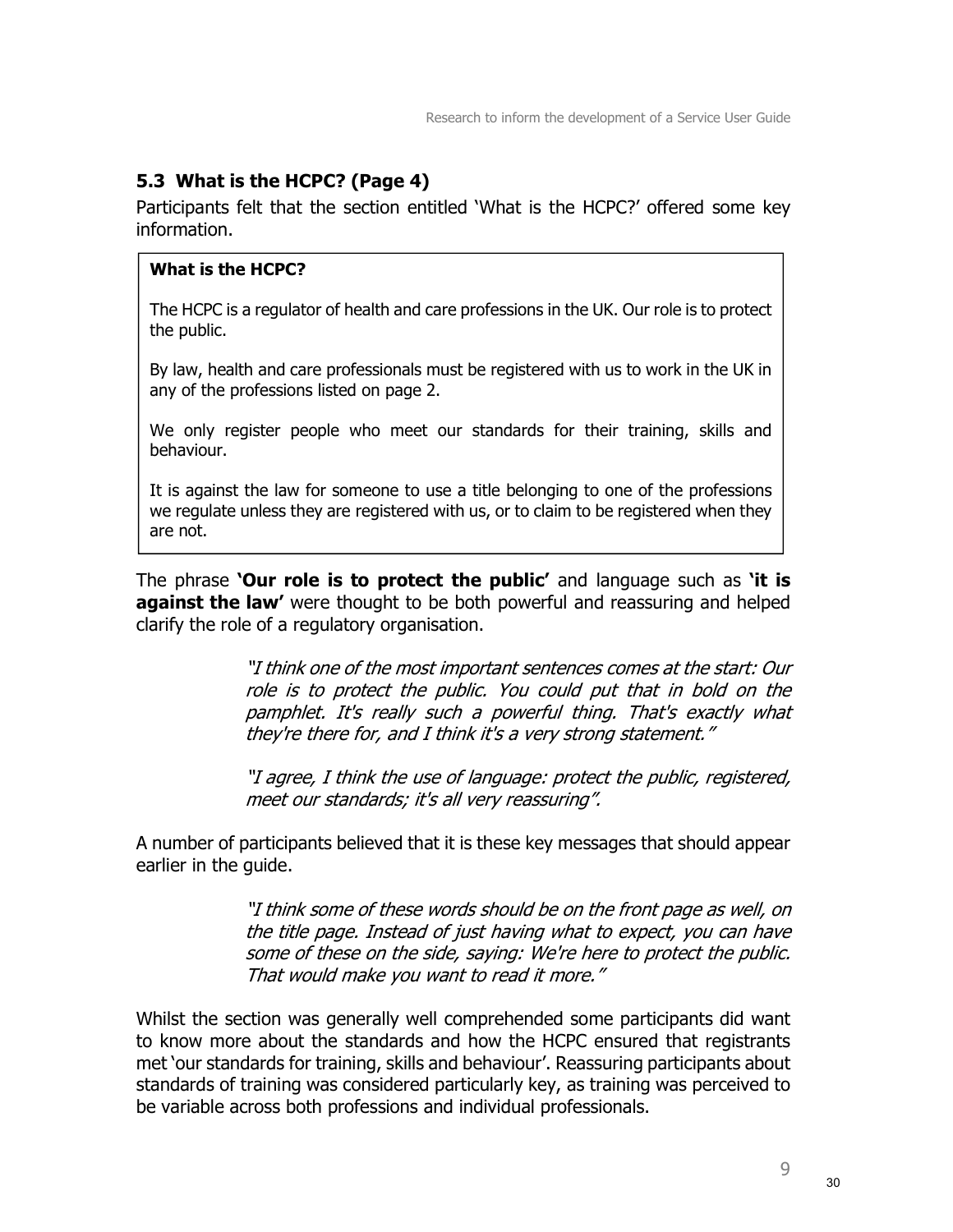"I think, for myself, they didn't highlight what level that their healthcare professionals are trained to. Because you can go to any healthcare or social place and they'll say, 'Oh yes, we have officers and stuff', but they've only done a six-hour training programme, where they've read the policies and safeguarding practices, and it's not, for me, guaranteed that you are actually trained according to a specific level standard, whether it's degree, or whatever it may be. That's not highlighted in here, what level their professionals are actually trained to."

"I'm just getting a bit pernickety, because we're going into it, and I have to keep on bringing myself back and think it's only a leaflet. But our standards, whose standards are they?"

It may help if the link to the standards on the HCPC website is moved towards the beginning of the guide.

## 5.4 What to expect from your health and care professional? (Page 5)

| What to expect from your health and care<br>professional                                                                                           | Participants were generally<br>happy with the content:                                                                     |  |
|----------------------------------------------------------------------------------------------------------------------------------------------------|----------------------------------------------------------------------------------------------------------------------------|--|
| All professionals on our register must treat their patients<br>and service users in a way that meets our standards.                                | "It's clear, because basically, it<br>tells you - it informs you of<br>what to expect, and what<br>standards to expect."   |  |
| This means doing the following things.                                                                                                             |                                                                                                                            |  |
| Treating you as an individual                                                                                                                      |                                                                                                                            |  |
| Respecting your needs, wishes and confidentiality; and<br>communicating with you in a way you can understand.                                      | However, a minority of<br>participants suggested that                                                                      |  |
| Being honest and trustworthy                                                                                                                       | 'Treating you as an individual',                                                                                           |  |
| Telling you if things go wrong in your care or treatment;<br>doing what they can to put things right; and learning from<br>mistakes.               | 'being honest and trustworthy'<br>and 'putting your safety first'<br>were rather generic,<br>suggesting that it is the     |  |
| <b>Putting your safety first</b>                                                                                                                   | corresponding text below these                                                                                             |  |
| Only doing what they know and understand, or referring<br>you to another professional; and speaking up if they are<br>concerned about your safety. | headings that is<br>more<br>compelling and could be further<br>highlighted in the formatting of<br>the service user guide. |  |

"It does gel with me, but it is a truism, as you say, you would expect it of any walk of life."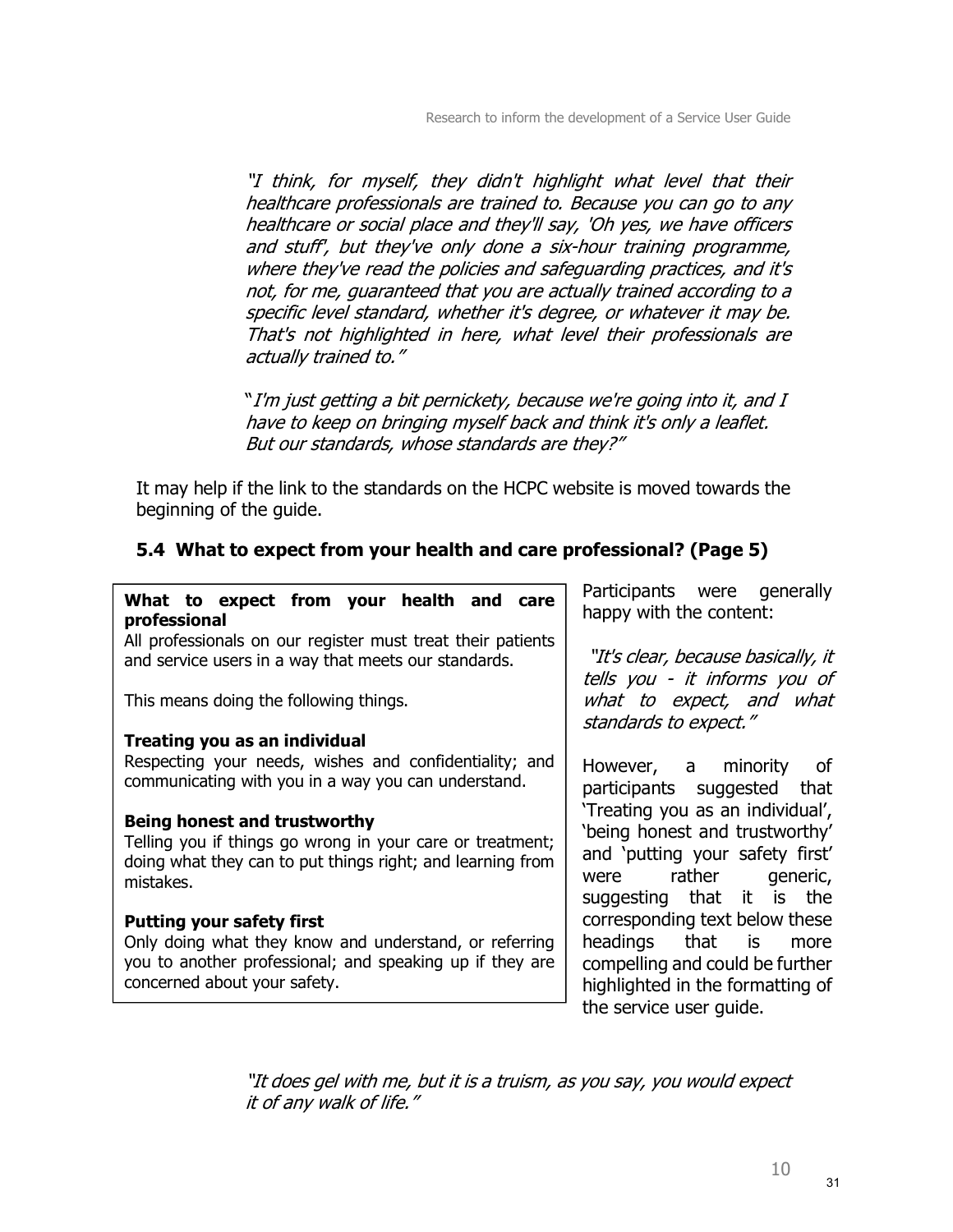## 5.5 What should you do if you are unhappy with your experience? (Page 6)

#### What should you do if you are unhappy with your experience?

If you are unhappy with the care or treatment you have received, you can make a complaint to your health and care professional, or the organisation they work for. Speak to them first to see if you can settle the problem. Most issues can be dealt with in this way.

All participants understood the text and felt that it was common sense to direct any initial complaint directly to the health and care professional in question, or the organisation they worked for.

However, some participants questioned whether there were alternative routes for making a complaint that should be considered before contacting the HCPC.

> "Is there not like another avenue? Like you speak to the person, your health professional first, then do you not go to like the patient liaison service, or something like that, before you would go to these people?"

> "Yes, like that kind of just says speak to them first and then go there. It's not talking about so much that they're the last resort, really. It's like whenever I've used a governing body before, say Ofcom or something like that, and you try every avenue before you go to - you threaten them of the governing body. That's what you normally do, you threaten."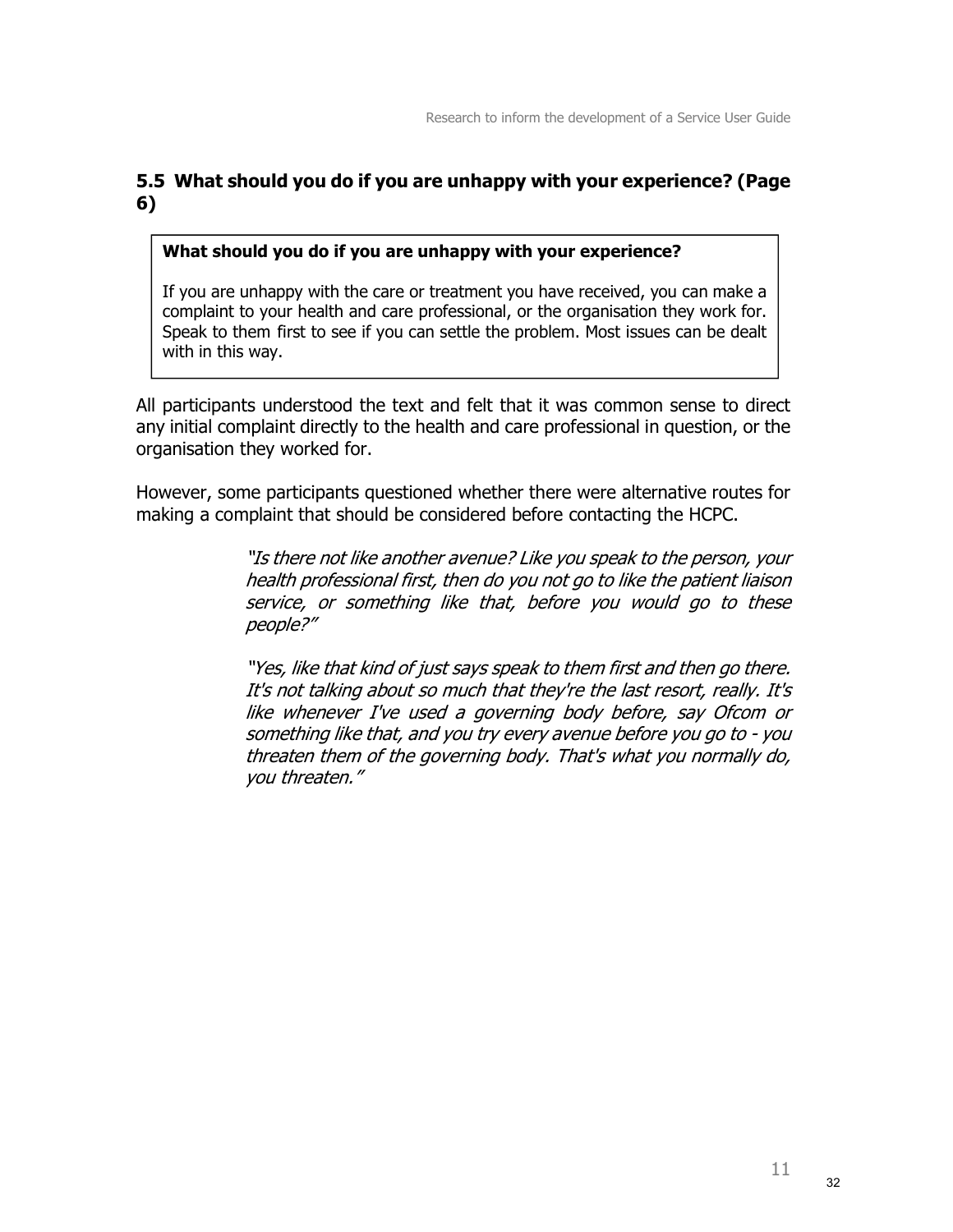## 5.6 What can the HCPC do? (Page 6)

### What can the HCPC do?

The majority of professionals on the HCPC Register practise safely and meet our standards. On the rare occasions that something goes wrong, anyone can raise a concern with us. Our contact information is on the back of this leaflet.

We are able to act where there are serious concerns about a health and care professional's practise or behaviour. We consider concerns raised through what we call our 'fitness to practise' process. We can take action such as requiring a professional to practise in a certain way or to undertake further training. In the most serious cases, we can stop a professional from practising.

Participants were impressed that 'in the most serious cases, we [HCPC] can **stop** a professional from practising'. They regarded it as another powerful message that helped explain the role of the HCPC.

However, a show of hands revealed that all participants felt that it would be useful to have more information about when it is appropriate, and at what point the public should be contacting the HCPC. They recognised that there was a balance to be struck between encouraging members of the public to come forward with complaints about professionals and making complaints that would be below the threshold of the HCPC.

> "They maybe need to make it more implicit that if there were issues, although you should settle it with the organisation they work for, there was maybe a need to stress that they would take on the organisation that they work for if there were serious problems, or if it needed to be escalated. I don't think it's implicit in that."

> "I think they should add one more short paragraph just saying when to contact the HCPC."

> "I think it is clear what it's saying, but it's just at what point do you actually contact them at?"

One or two participants also believed that more could be written to encourage the public to make complaints about professionals. They felt the public may feel intimidated by a professional and, as a service user receiving treatment, may not feel well enough to make a complaint.

> "I was wondering whether they could add...that they could say it's really important if you have a concern, to keep standards high,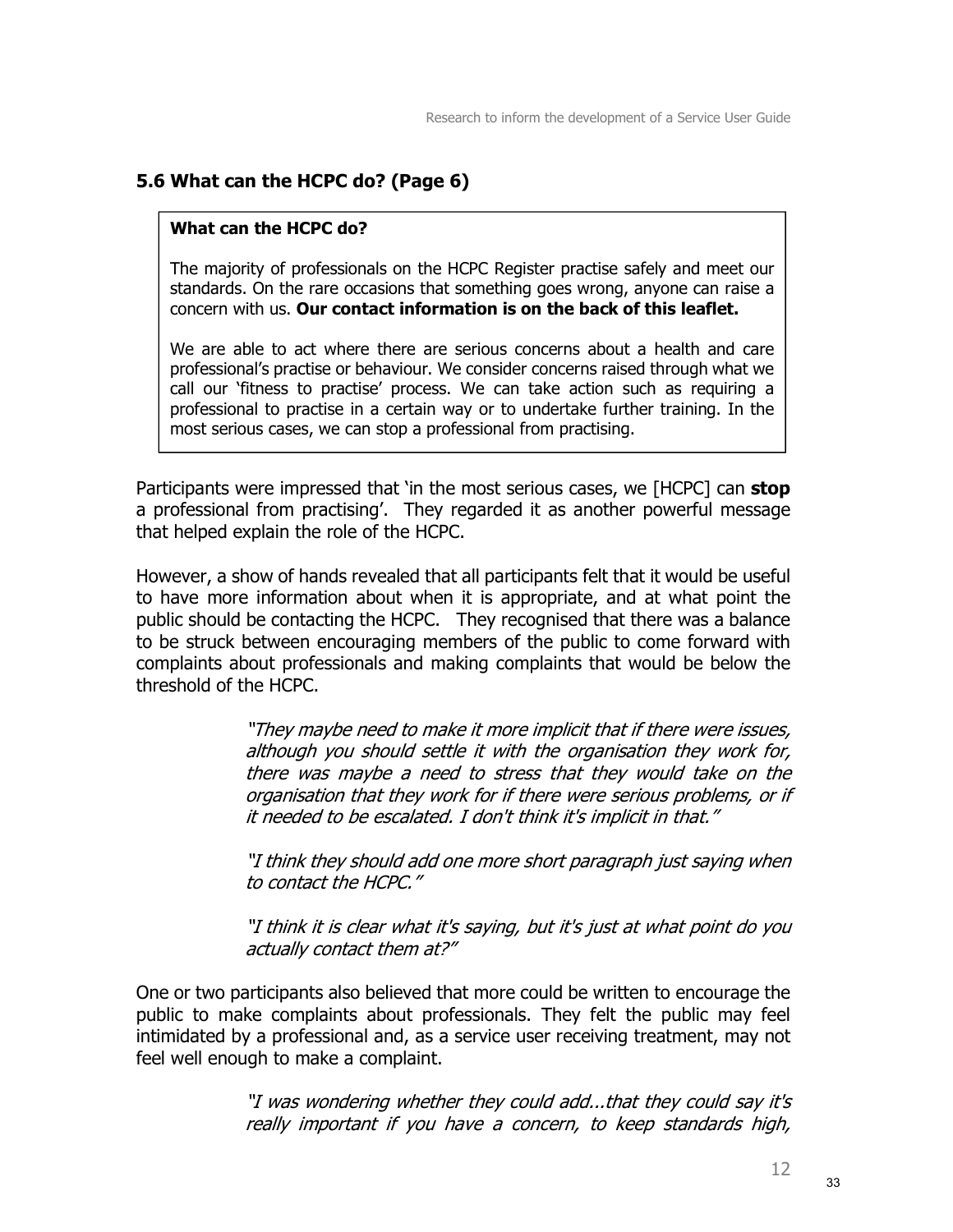because a lot of these things people are accessing, there's a lot of emotion around them, and sometimes they sort of walk away and they feel I just can't deal with this, but it's important that we do actually report any anomalies to keep that standard up. But sometimes people think, well, I just really can't be bothered. But to know that it's an important role of the public to actually contact them if they think things have not gone as they should."

## 5.7 Other contacts and further information (Pages 7 and 8)

There were few comments about the contact page and participants seemed to welcome the information as useful signposting. Two participants particularly welcomed the link to the full list of regulators on the HCPC website.

| <b>Other contacts</b>                                         |                                                                                                                                                                                                                                       |
|---------------------------------------------------------------|---------------------------------------------------------------------------------------------------------------------------------------------------------------------------------------------------------------------------------------|
| professionals.                                                | There are a number of other organisations in the UK which regulate different health and<br>full<br>Ωf<br>these<br>For<br>list<br>visit<br>a                                                                                           |
| care                                                          | www.hcpc-<br>uk.org/aboutregistration/regulators/healthandcare                                                                                                                                                                        |
|                                                               | The following organisations may also be useful for finding advice or support.                                                                                                                                                         |
| Board of Community<br>Council<br><b>Health</b><br>in          | This organisation can provide you with free, confidential help<br>if you have a problem or complaint with NHS services in Wales.                                                                                                      |
| Wales                                                         | Phone: 02920 235 558                                                                                                                                                                                                                  |
|                                                               | Website: www.wales.nhs.uk/sitesplus/899/home                                                                                                                                                                                          |
| <b>Citizens Advice</b>                                        | This service helps people deal with their legal, money and<br>problems by providing free, independent<br>other<br>and<br>confidential advice.                                                                                         |
|                                                               | Website: www.citizensadvice.org.uk                                                                                                                                                                                                    |
| <b>NHS</b><br>Complaints<br>Advocacy in England               | A free, independent and confidential service that can help in<br>making complaints about a National Health Service in England.                                                                                                        |
|                                                               | Phone: 0300 330 5454                                                                                                                                                                                                                  |
|                                                               | Website: //nhscomplaintsadvocacy.org                                                                                                                                                                                                  |
| <b>Northern</b><br><b>Ireland</b><br>Client<br>Patient<br>and | This organisation can help you make a complaint about health<br>and social-care services in Northern Ireland.                                                                                                                         |
| Council                                                       | Phone: 0800 917 0222                                                                                                                                                                                                                  |
|                                                               | Website: www.patientclientcouncil.hscni.net                                                                                                                                                                                           |
| Patient Advice and<br>Support Service in<br>Scotland          | This service provides free, confidential information, advice and<br>support for anyone wanting to give feedback, make<br>comments, raise concerns or make a complaint<br>about<br>treatment and care provided by the NHS in Scotland. |

Website: www.patientadvicescotland.org.uk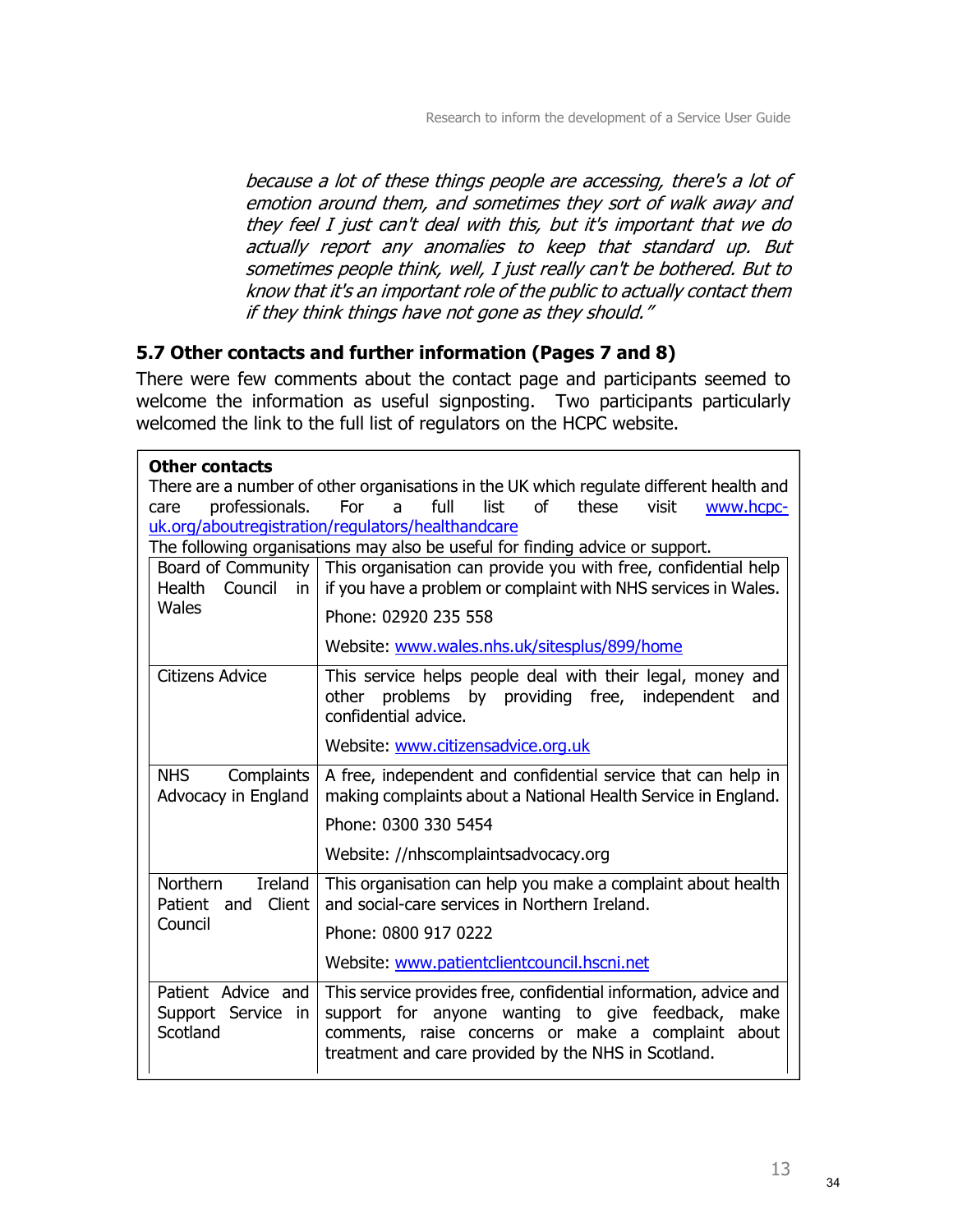| <b>Further information</b>                                                                                                              | Participants gave<br>more<br>thought to the `Further                                                                                                                        |  |  |
|-----------------------------------------------------------------------------------------------------------------------------------------|-----------------------------------------------------------------------------------------------------------------------------------------------------------------------------|--|--|
| Check that someone is on the HCPC Register: www.hcpc-<br>uk.org/check                                                                   | information section'<br>and<br>several suggested that the<br>information in this section                                                                                    |  |  |
| Further information about our standards and fitness to<br>practise process: www.hcpc-uk.org                                             | should appear towards the<br>beginning of the guide.                                                                                                                        |  |  |
| types of cases the HCPC can<br>consider:<br>The<br>www.hcpc-uk.org/complaints/fitnesstopractise/scope<br><b>Contact us</b>              | They believed that being able<br>to check that someone is on<br>the HCPC register was key.                                                                                  |  |  |
| <b>Health and Care Professions Council</b><br>Park House,<br>184 Kennington Park Road<br>London<br>SE11 4BU<br>Tel. +44 (0)300 500 6184 | They felt that, if the<br>professional was not on the<br>HCPC register, information<br>about expected standards and<br>how to complain about them<br>would not be relevant. |  |  |
| To request this document in Welsh or an alternative<br>format, email publications@hcpc-uk.org                                           |                                                                                                                                                                             |  |  |

They also believed that providing the links earlier in the guide may help address some of the questions about the role HCPC and the standards it expects professionals to uphold.

> "Where there's further information, check that someone's on their register, I feel that should have been at the beginning"

> "These days you look at everything online, so you might have the website up straightaway so you can just go straight there if you want to have a look at it, rather than wading through..."

> "I don't think it's a huge leaflet to flick through, but I take the point that you might have a complaint to make, that involves somebody who is on the register - you know, it's swings and roundabouts, it's not huge for me. I can understand the reasons for putting it a wee bit nearer up"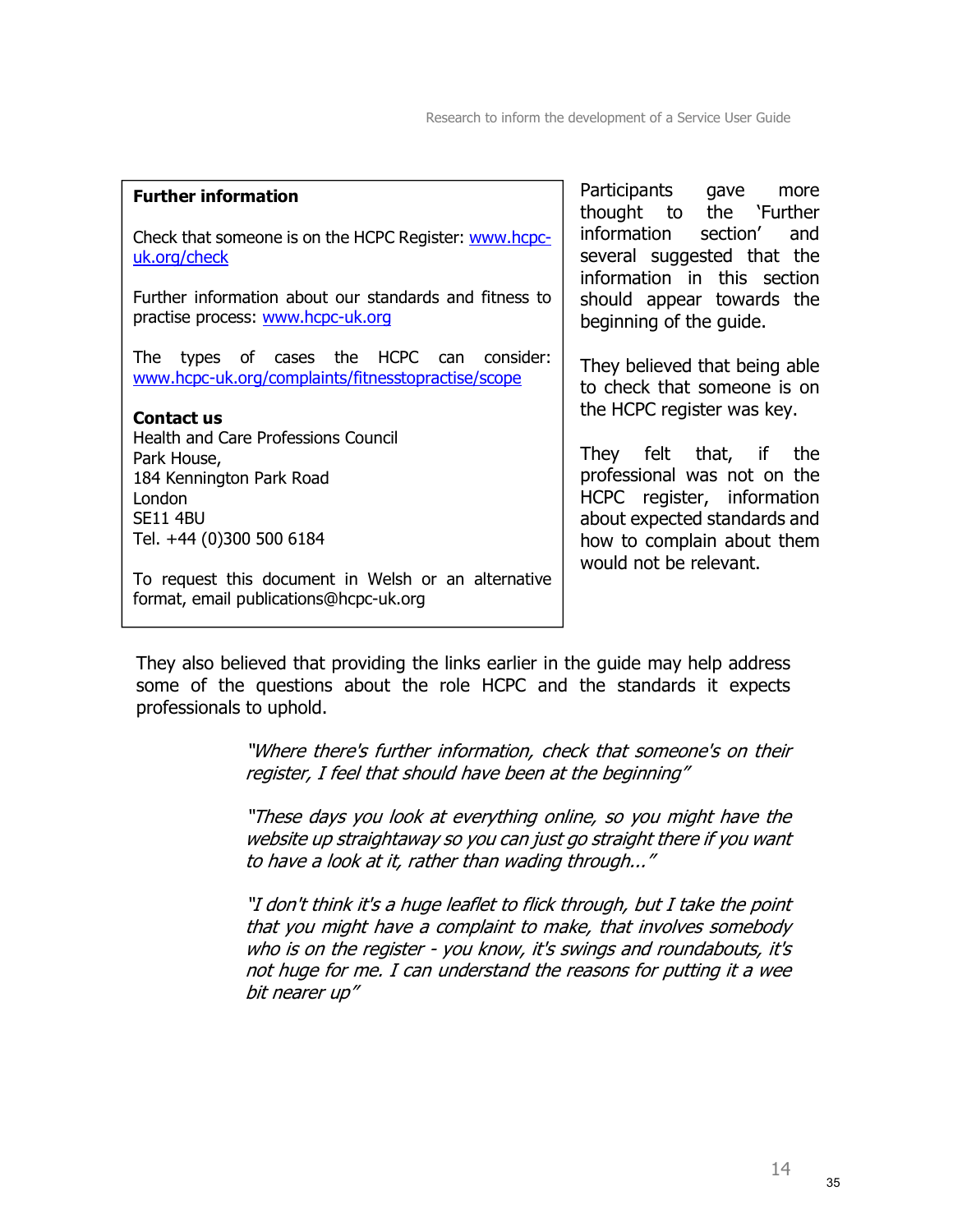## 6. Appendices

## 6.1 Sample profile

| <b>Total</b>                        | 12             |  |
|-------------------------------------|----------------|--|
| <b>Gender</b>                       |                |  |
| Male                                | 6              |  |
| Female                              | 6              |  |
| <b>Age group</b>                    |                |  |
| 18-29                               | 3              |  |
| 30-49                               | $\overline{3}$ |  |
| $50 - 64$                           | $\overline{3}$ |  |
| $65+$                               | $\overline{3}$ |  |
| <b>Ethnic background</b>            |                |  |
| <b>BME Background</b>               | 5              |  |
| <b>Working status</b>               |                |  |
| Employed                            | At least 6     |  |
| Unemployed                          | 1              |  |
| Retired                             | $\overline{2}$ |  |
| Other                               | At least 2     |  |
| <b>Social grade</b>                 |                |  |
| AB                                  | 3              |  |
| C1                                  | 3              |  |
| C <sub>2</sub>                      | 3              |  |
| DE                                  | 3              |  |
| Health / care professional attended |                |  |
| Art therapist                       |                |  |
| Chiropodist/podiatrist              |                |  |
| Dietician                           |                |  |
| Hearing aid dispenser               |                |  |
| Occupational therapist              |                |  |
| Paramedic                           | Recruit a mix  |  |
| Physiotherapist                     |                |  |
| Practitioner psychologist           |                |  |
| Radiographer                        |                |  |
| Social worker                       |                |  |
| Speech and language therapist       |                |  |

## 6.2 Discussion guide and draft service user guide





guide content